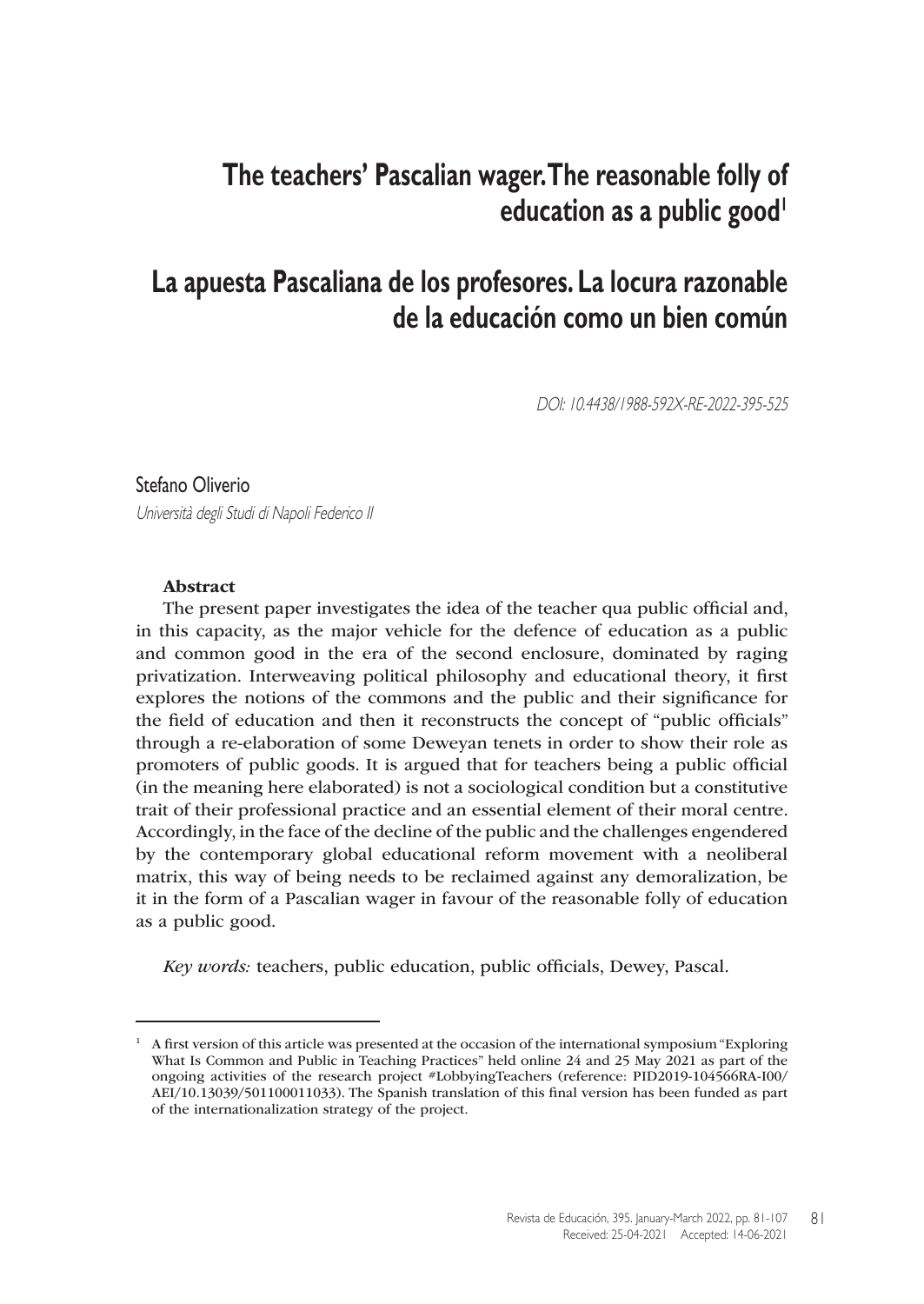#### Resumen

El presente artículo investiga la idea del profesor como funcionario público y, en esta capacidad, como el principal vehículo para la defensa de la educación como un bien común y público en la época del segundo cercamiento, dominado por una feroz privatización. Entrelazando filosofía política y teoría educativa, explora en primer lugar las nociones de lo común y lo público y su importancia en el campo de la educación, y a continuación reconstruye el concepto de «funcionarios públicos» a través de una reelaboración de varios principios deweyanos a fin de mostrar su papel como promotores de los bienes públicos. Se argumenta que, para los profesores, ser un funcionario público (en el sentido elaborado aquí) no es una condición sociológica, sino un rasgo constitutivo de su práctica profesional y un elemento esencial de su centro moral. En consecuencia, ante el declive de lo público y los retos engendrados por el movimiento global de reforma educativa contemporáneo con una matriz neoliberal, debe recuperarse esta manera de ser contra cualquier desmoralización, aunque sea en forma de una apuesta de Pascal a favor de la locura razonable de la educación como un bien común.

*Palabras clave:* docentes, educación pública, funcionario público, Dewey, Pascal.

## **Introduction**

There is a sense in which the present paper advances a very simple thesis, viz. a vindication of the significance of teachers qua *public servants* (or *officials* as I will prefer to say for reasons that should become clear in what follows) as a privileged way of addressing the burning issue of defending the principle of "education as a public and common good," to refer to the statement of Goal 1 of the *#LobbyingTeachers* project (see <https://lobbyingteachers.com>/).

The advocacy of teaching as "public service" is obviously not brand new in the educational debate. In this paper, the argument will be initially developed at the crossroads of educational theory and political philosophy. There are three reasons for this tack: first, as aforementioned, a reference to and a constant interfacing with the main thrust of the *#LobbyingTeachers* project underlies the present reflection and it is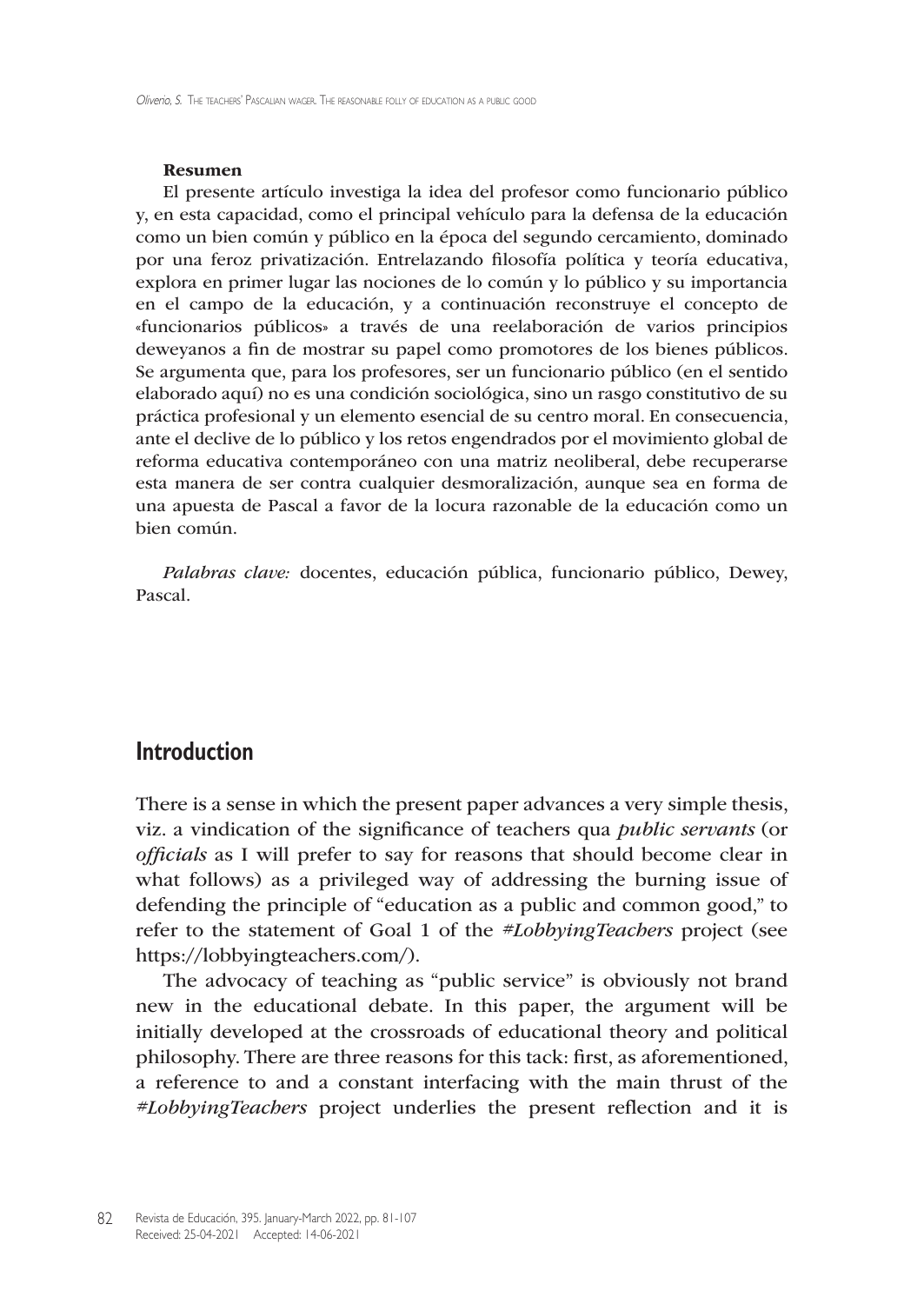noteworthy that both the name of the project itself and the specification of its purposes harp on a conceptual platform that interweaves the educational and the political vocabularies.

Secondly, this is arguably not a merely stylistic curiosity but rather something to be valorized at the theoretical level: as Axel Honneth (2012; see also Oliverio, 2018) has forcefully highlighted, not only has the contemporary uncoupling of political philosophy and educational theory interrupted the modern tradition (from Kant to Durkheim and Dewey) that interlaced the two dimensions, but this has had as its upshot an impoverishment of the theory of democracy itself. While Honneth focuses on the education of new generations as pivotal for cultivating that "capacity of cooperation and moral self-initiative" which is crucial for "the common action in democratic self-determination" (Honneth, 2012, p. 430), in the context of this paper the dialogue between the two kinds of discourse<sup>2</sup> will concern the notions of "the common(s)" and "the public" as they are (or may be) appropriated within educational theory<sup>3</sup>.

Indeed – and this is the third reason – by speaking of "education as a public and common good" the aforementioned Goal 1 postulates a sort of conceptual hendiadys (public *and* common), which is anything but to be taken for granted if we consider the debates in political philosophy. This remark does not amount, however, to a gainsaying of the fruitfulness of the conceptual hendiadys but it is understood as an invitation to delve deeper into it and to construe it in terms of what has been beautifully defined as "the public-private-common triangulation" (Pennacchi, 2012). And it is precisely an exploration of the status of the teacher as a "public official" that will grant a vantage point from which to engage with this triangulation in an educational key, thereby implying, if not an overlapping, at least an intimate interlacement between the notions of the "public" and "common" good when addressing education.

If the first part of my argumentation builds on a dialogue between political philosophy and educational theory culminating in the emphasis

<sup>&</sup>lt;sup>2</sup> It would be interesting to explore whether and how far the 'Honnethian' need for a re-coupling of political philosophy and educational theory can be situated within the framework of a post-critical stance in education (Vlieghe & Zamojski, 2020). See also their contribution to the present special issue). However, this is not a task that can be undertaken here.

<sup>&</sup>lt;sup>3</sup> Honneth's argument in many respects may be seen as representative of that instrumentalist take on education that Biesta invites us to go beyond in his paper in this special issue. However, I would tend to argue that the fundamental thrust of Biesta's endeavour and the main concerns of the present paper could ultimately be put in a fruitful dialogue, which should be postponed until another occasion.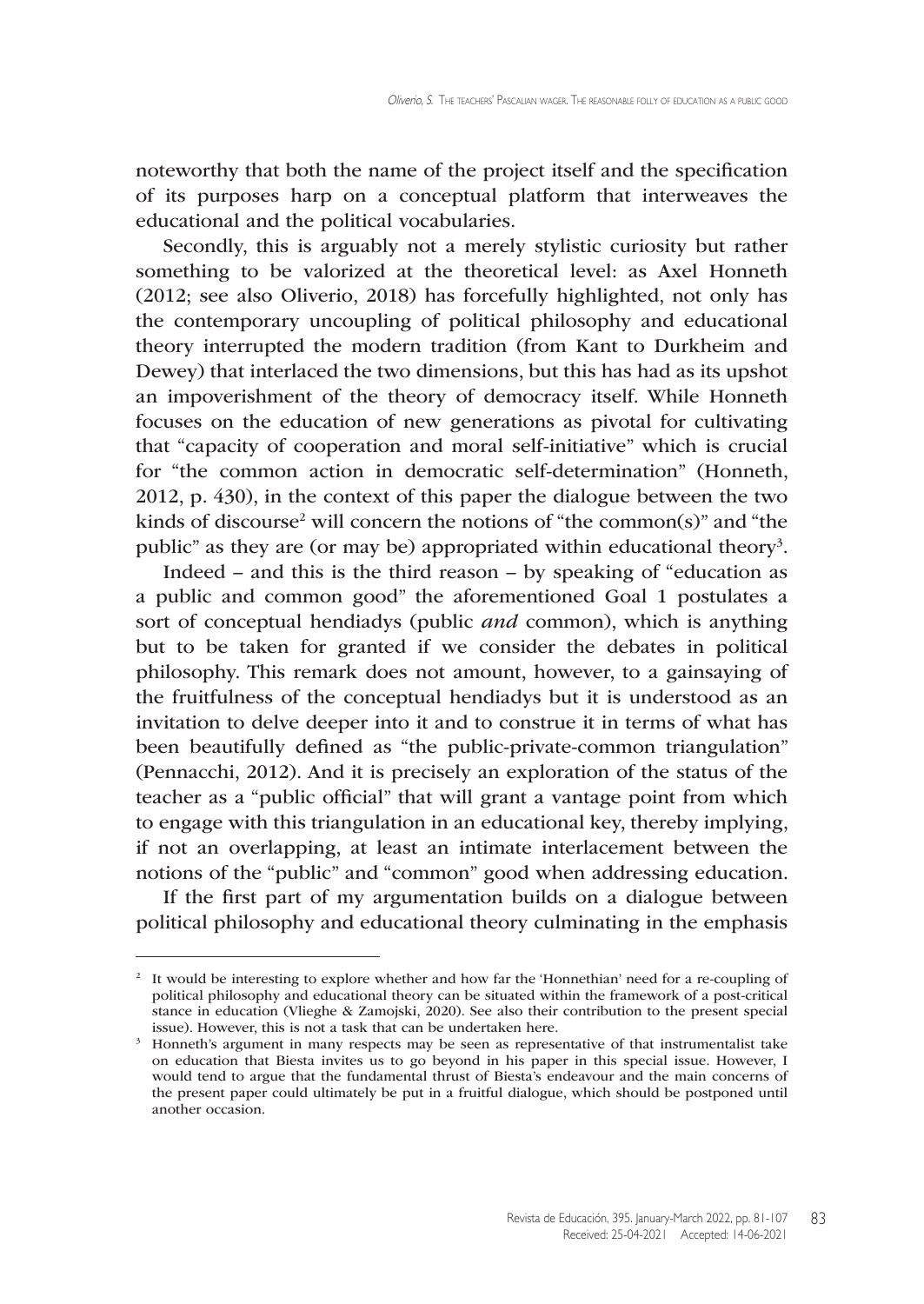on teachers as public officials (in a specific philosophical-educational acceptation), in the second part the focus shifts to an investigation of teachers in the horizon of what we can call their "professional subjectification," to adopt – not without an idiosyncratic twist – a felicitous phrase of Gert Biesta (2014, p. 135), which captures the profoundly moral dimensions of professional teaching practice. Indeed, vindicating the discourse of the "public and common good" represents a denouncement of the raging privatization of the world which we are currently witnessing and which goes hand in hand with the "unbounded individualism" (Pennacchi, 2012, ch. 5) dominating in our societies and infiltrating the school community even when schools remain juridically 'public.' In this respect, it is a genuinely political topic, albeit overflowing with educational resonances. However, this highly political theme will be tackled by marshalling Barber's (2007) reflections on "the infantilizing ethos of capitalism," which ultimately contributes to eroding the significance of teaching as a moral practice and, accordingly, to the "demoralization" of teachers (Santoro, 2018). I will argue that the "recovery of teaching" (Biesta, 2017) entails also the reclaiming of its *public* mission and that the latter belongs to the very subjectification of teachers as professionals. Dialoguing with Santoro's insightful perspective, I will lay an emphasis on the meaning of being a teacher in the era of the privatization of the world (which undermines the common and public character of the professional practice). I will suggest that, in the time of the eclipse of the Public, something like a Pascalian wager in its favour is required from teachers – and, thus, a substantial act that needs to be understood not merely as political but as involving (also) an 'existential thickness'. In present day scenarios, this wager may have become, therefore, an intrinsic vector of the teachers' professional subjectification.

The outlined argumentative architecture will be structured in three sections: in the first, I will briefly reconstruct some contemporary debates in political philosophy that emphasize the *difference* between the vocabulary of the commons and that of the public and I will reconnect them to two recent 'alternative' views of the schooling emerging in educational theory; in the second, I will zoom in on the question of the teacher as a public official, by marshalling a Deweyan tripartite understanding of the office, elaborated elsewhere (Oliverio, 2018). If the first section aims at extricating the two vocabularies of the commons and the public good from the link that the aforementioned hendiadys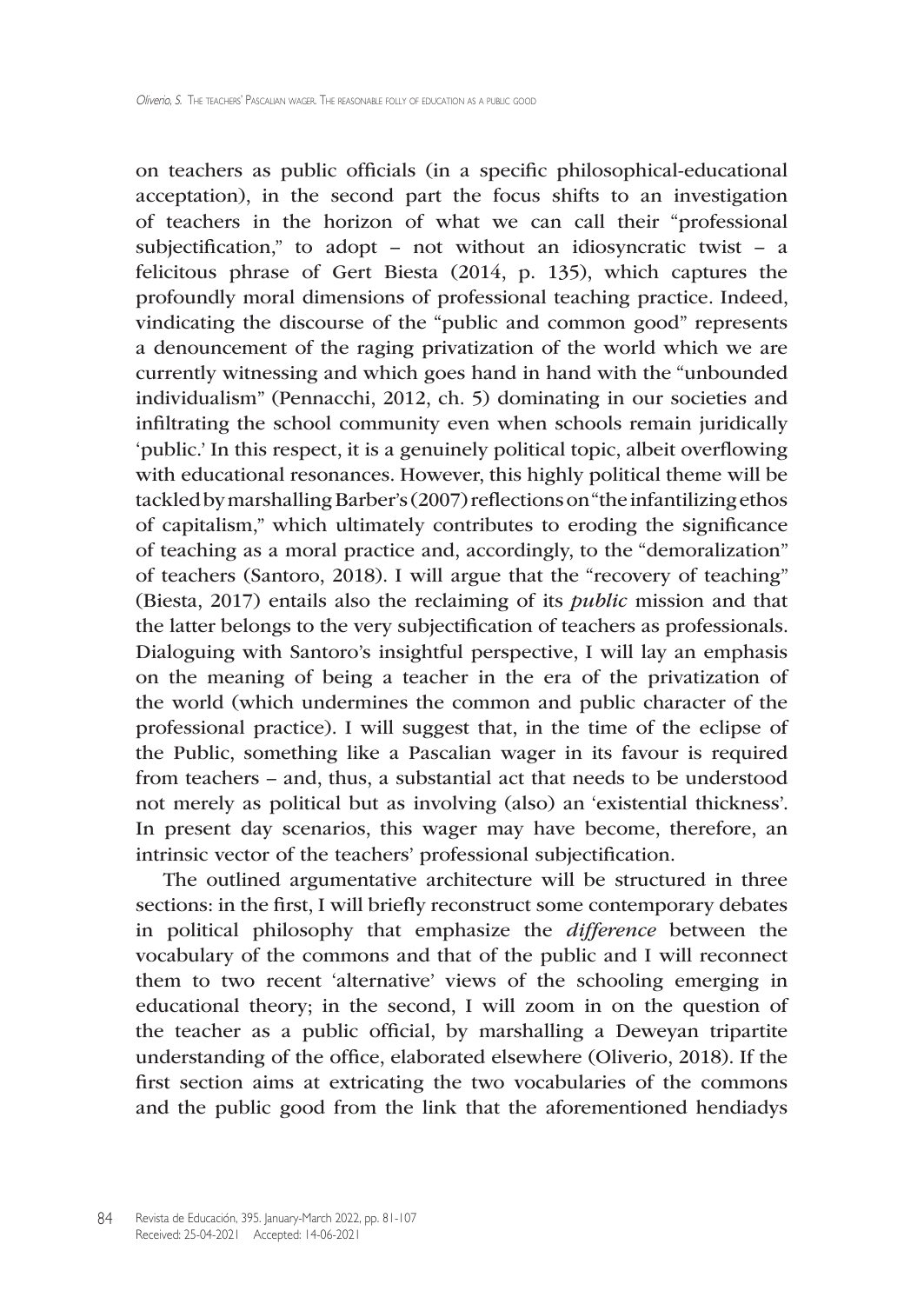assumes, second section re-integrates – via the Deweyan reconstruction of the idea of the 'office' – the two dimensions and the teacher as a public official will be viewed as the instantiation (and the promoter) of education as a common *and* public good. Second section operates as a sort of hinge of the argumentation, insofar as, on the one hand, the profiling of the teacher as a public official will allow us to make sense of the conceptual hendiadys, while not passing over the difference between the two vocabularies in silence (and, in this respect, it looks back to the dialogue with political philosophy); and, on the other, second section will represent a stepping stone to the perspective of the professional subjectification, which will be deployed in the concluding section, where the figure of the public official will be assayed in the light of contemporary challenges which often seem to doom teachers to demoralization. Appealing to a Pascalian wager as a response to this predicament ultimately adds up, therefore, to reclaiming "the reasonable folly" (Cassano, 2004) of education as a public and common good.

## **The commons and the public: 'enclosed education' vs 'the school as a public issue'?**

The question of the common(s) has returned to the centre of political activism and theorizing during the last few decades. Since the epochmaking article of Garrett Hardin (1968) on *The Tragedy of the Commons* (which was not, however, a reflection in political philosophy or practice), through the studies of Elinor Ostrom (1990), up to the most recent theorization (see Dardot & Laval, 2019), the theme has acquired increasing relevance in the economic, philosophical and political debate, linked with worldwide actions in defence of the commons – whether material, like water, or immaterial, like education. It has not been an academic or scholarly fashion but rather a response to "the second enclosure movement" (Boyle, 2003; see also Coccoli, 2019), which is ongoing at a global level through a process of the expropriation of common resources and an incessant thrust towards privatization.

From this perspective, the appeal to education as "a common good" could be considered within the horizon of this endeavour of resistance to contemporary neoliberalism. And yet, the phrase which is the point of the departure of the present paper, viz. "education as a public and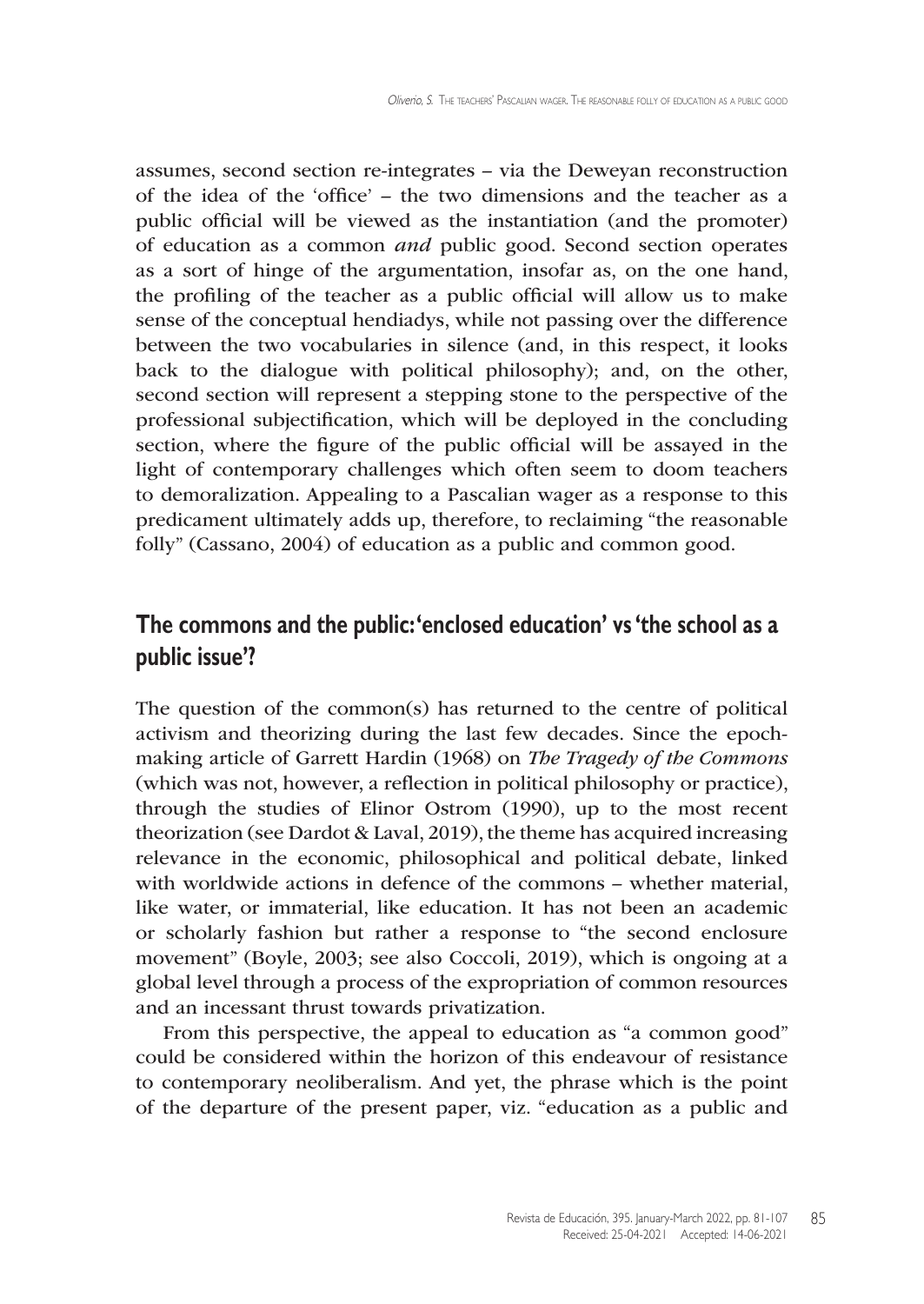common good," complicates the picture, as it deploys not only the conceptual armoury of the "commons" but also that of "the public." To put it bluntly, the problem is the status of that "and" that links (but also distinguishes) the two adjectives. It may obviously be argued in all legitimacy that both adjectives are to be understood as opposing the privatization of education and they simply reinforce each other so that it is an exercise in hairsplitting to further elaborate on this aspect; however, it is moot whether they may be merely juxtaposed without exploring their relationship. Thus, it may be appropriate to briefly sketch out some recent debates in political philosophy in order to construct a conceptual platform that could help to make sense of that "and" connecting the "common" and the "public" when education is in the spotlight.

To dramatically simplify (and putting in brackets the technicalities alien to the educational interest of this paper) we can distinguish two views. First, there are those (Cacciari, 2010; Mattei, 2012; Coccoli, 2019) who appeal to the idea of "the commons" as an overthrowing and an abandonment of the modern public-private dyad construed as the opposition between the state and the market that "colonizes entirely the imagery, by exhausting respectively the domain of the public and that of the private in a sort of zero sum game" (Mattei, 2012, p.  $41$ )<sup>4</sup> in which alternative understandings seem to be impossible. As Coccoli (2019) has put it, "[t]he suppression of the dimension of the common is at the origin of that complementary opposition of public and private that represents, apparently in a complete way, the political and juridical structure of Western modernity" (p. 186).<sup>5</sup>

This way of framing the opposition, which connects it with the rise of "possessive individualism," would exclude in principle the "qualitative and ecological dimension" (Mattei, 2012, p. 37) of life. By "ecological" is here meant something "organized around a communitarian structure in equilibrium, in which the whole (the community) is not reduced to the aggregation of its parts (the individuals) but presents its own features, which receive their meanings precisely from its capacity to satisfy common needs" (*Ibidem*). In such an ecological model, the qualitative dimension prevails over the quantitative and the being-together over

<sup>&</sup>lt;sup>4</sup> All translations of passages from non-English works are the author's.

<sup>5</sup> As Bobbio (1995, ch. 1) has famously argued the private-public distinction should be traced back to the *Corpus iuris Iustinianeum* and, therefore, it is not a modern invention. For a fruitful discussion of this distinction from the perspective of philosophy of education, see Higgins (2018).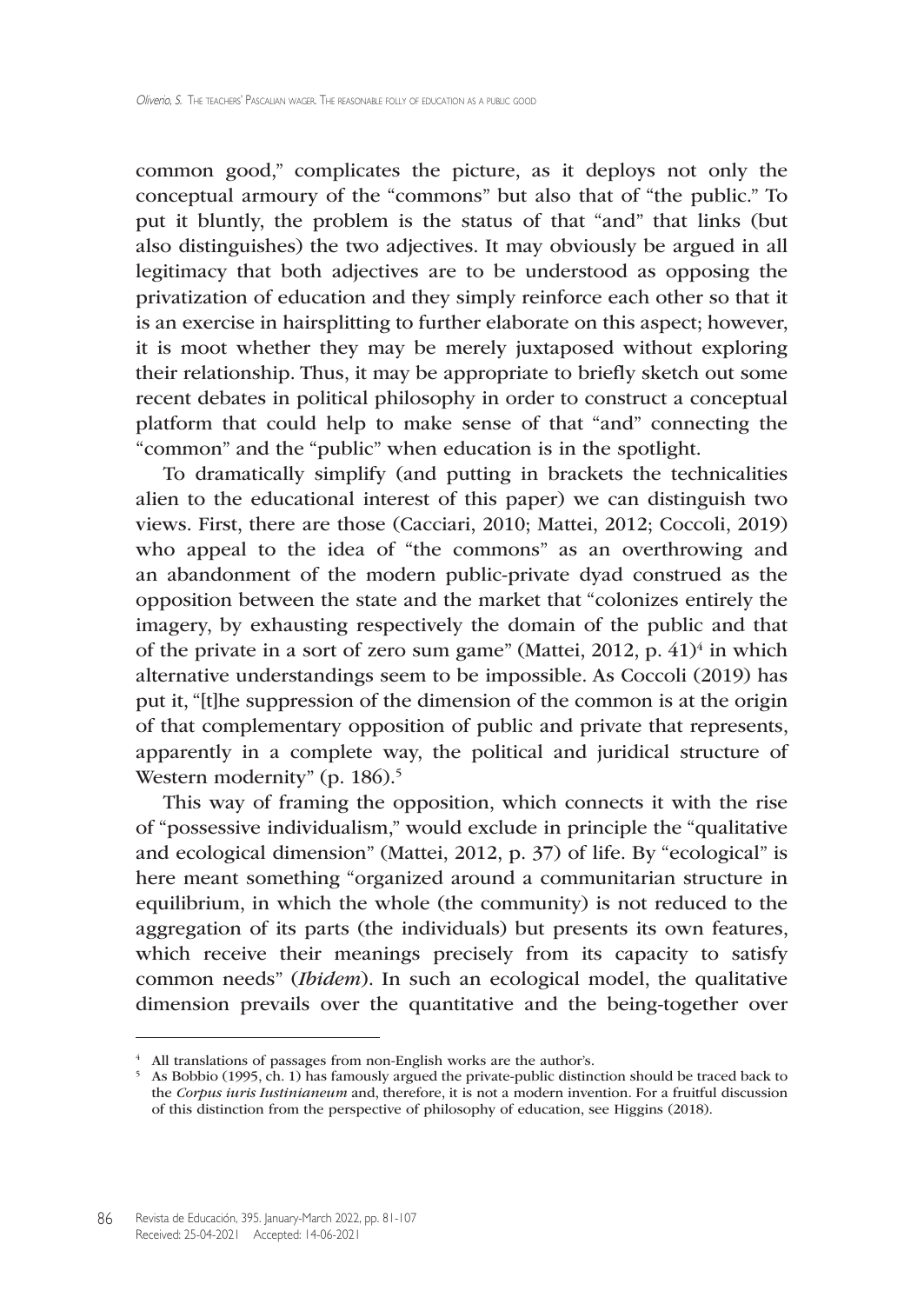the possessing of something alone: "The common good, indeed, exists only in a qualitative relationship. We do not «have» a common good (an ecosystem (...)) but, in a certain sense, we «are» (participants in) the common good ((...) we are part of an ecosystem)" (ibid., p. 57).

The first casualty of this "great transformation" – from the ecological being in a communitarian structure to possessive individualism, from the qualitative to the quantitative – is the "general intelligence presiding over the ecological exchanges of production" (Ibid., p. 38). Remarkably, in this argumentation against modernity and its upshots, pre-modern ways of living are indicated, if not as a model to recover, at least as an option that demonstrates the limitations of the modern outlook. In this sense, some have spoken of a form of "neo-mediaevalism." What concerns us here, however, is that in this view the notion of "the common" is *not* coextensive with that of the public, actually representing an alternative to it, as it aspires to go beyond modern dualisms (ultimately rooted in the subject/object dichotomy).

This approach has been criticized as a return to "a pre-modern worldview, a romantic regression to the Middle Ages, seen as the place of a happy and ecologically balanced communitarian life" (Vitale, 2013, p. 7) and, thus, a second – and different – view of the discourse of the commons has been advanced. While concurring with the attack on the rugged individualism and privatization taking place in contemporary societies, which is the main target of the heralds of the return to the commons, this second stance recoils from ways of thinking that might put the entire modern project at risk and it reclaims the permanent value of the Enlightenment heritage, consisting in the advocacy of the significance of "different viewpoints, the willingness to dialogue in a public scene and the capacity of self-scrutiny of one's own convictions" (Ibid., p. 8). In other words, the fear is that the appeal to communitarian life scotomizes the perils of the dynamics of exclusion, conformism and suppression of differences that the evoked ecologically balanced community (conceived of as a sort of *Gemeinschaft*) may conceal.<sup>6</sup> The common good should be re-interpreted, instead, as "the general interest of a political collectivity that is articulate and conflictual [and should be read] as that kernel of

<sup>6</sup> In order to avoid oversimplifications and ossified dichotomies, it should be noted that also authors tendentially belonging to the first camp here examined have recognized this risk (see Coccoli, 2019, p. 355).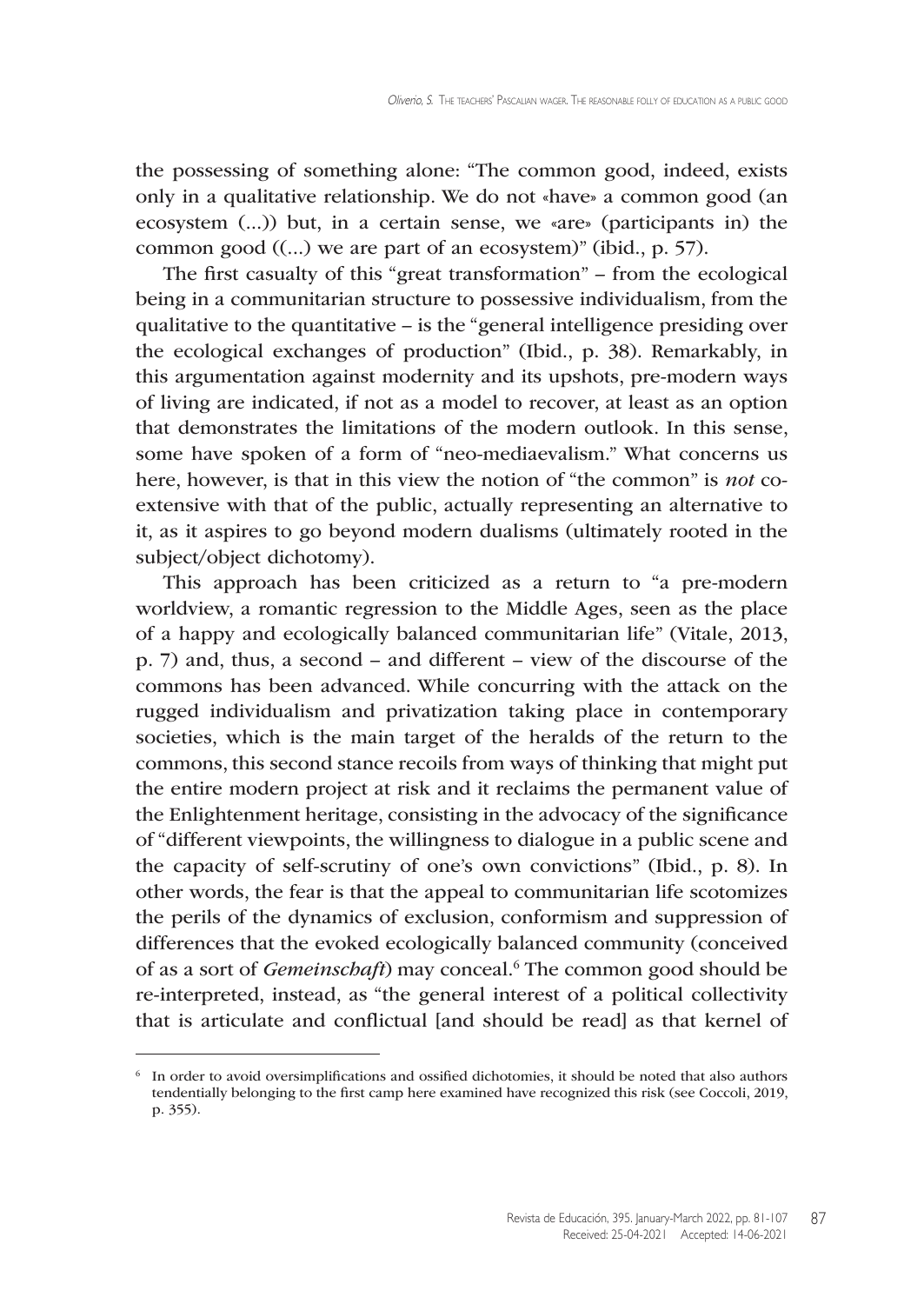shared interests at the global, universal (I would say cosmopolitan) level" (Ibid., p. 67).7

What flummoxes the critics of the most radical appeal to the commons is that the call for an ecological stance seems to result in an anti-science attitude and in a refusal of the public sphere as modernity has thought of it, viz. as the domain of the exercise of a dialogical and argumentative reflectivity, which may (and should) be agonistic, thereby warding off the risks of fundamentalism (Pennacchi, 2012, p. 1512). Moreover, against the cult of the immediacy of a communitarian life one should reclaim the merit of the mediation of the Public – bearing in mind that, if "the Public is not identical with the state, the state has been decisive for the development of the Public and of the public sphere" (Ibid., p. 1670). Accordingly, "the common – the rethinking of which allows us to escape from the blunt private-public dichotomization (on which that of the statemarket is modelled) – lives in a triangular scheme and dies if it claims to devour and swallow up any other dimensions, by putting itself forward as the only pole, thus transformed into an absolute" (ibid., p. 1768).

While it can be plausibly argued that it is precisely the "semantic nebulosity" of the notion of "the commons" that has turned it into an "empty signifier," thereby granting it the power of sustaining a series of important and seemingly disparate struggles the world over (Coccoli, 2019, p. 320), I have wanted to dwell upon the two aforementioned different positions to let the relevance of the conceptual hendiadys stand out. On the one hand, there are those who embrace the vocabulary of "the commons" as staunchly alternative to that of "the public," the latter being taken as coextensive with a modern mindset which has been making our societies unsustainable in any respect; on the other, there are those who, while agreeing upon many concerns of the advocates of the commons, tend to spot some dangers in endorsing a total abandonment of the modern framework (especially regarding the reference to a public sphere) as it may result in most unwelcome regressive movements and in a sort of nostalgic yearning for organicist communities. In the reading here proposed, the former camp sees the public as ultimately accomplice with the gesture of the "enclosure" – of which the contemporary process of privatization would be a calamitous renewal – and, accordingly, they

<sup>7</sup> I cannot expatiate on this point here, but a claim like that in the quotation may be easily read through a Deweyan lens (see especially the § 5 of chapter 7 of *Democracy and Education*).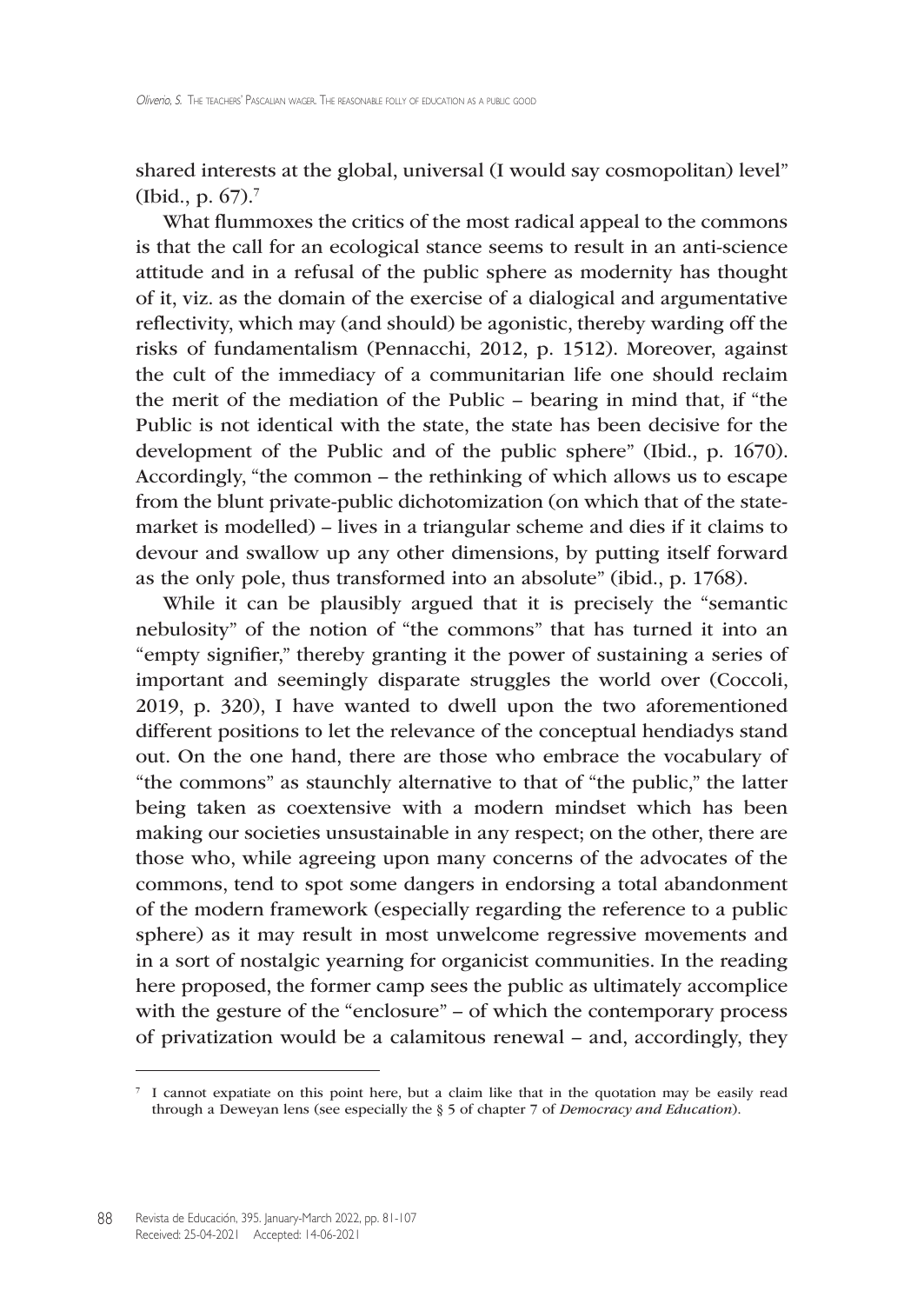open up a chasm between the commons and the public, whereas their critics insist on the need to combine the two vocabularies, by salvaging the best of that of the public.

It would be foolhardy to claim that in present day educational theory we can identify positions that perfectly match the two here outlined. However, the work of Robbie McClintock (2012) represents what may be the most substantial and thought-provoking engagement with the topic of the commons and its reverberations on education. Without rehearsing here his complex and sophisticated theoretical device, I will confine myself to pinpointing only a couple of aspects: first, while cognizant of the aforementioned contemporary revival of the theme of the commons (ibid., pp. 82-84 for his remarks on Hardin and Ostrom), the US educationalist seems to undertake a more wide-ranging appropriation of the issue, by suggesting the notion of the *conceptual enclosure*: "An observer postulated boundaries in time and space enabling him to concentrate on what lay within them, to inventory the various attributes of things observed there, and to search for causal relationships determining how one thing within the bounded space acted on another there according to a temporal sequence" (ibid., p. 28). This idea is intimately bound with that of "area mapping," construed as the act of "establish[ing] boundaries differentiating what lay within the boundaries from what lay without" (ibid., p. 31) and as "the way of thinking in what was then called the modern era, the print era, what we now see as the era of enclosure" (Ibid.,  $p. 32$ ).<sup>8</sup> In this sense, modernity itself is an "era of enclosure" not only at the economic and political levels but also in its innermost manners of relating to the world. In this horizon, it is not therefore surprising that "[n]umerous acts of conceptual enclosure provided most people the basic generative metaphor for thinking about schools and what took place within them. (...) *Conceptual enclosure was an essential step in the construction of modern schooling*" (ibid., pp. 28-29. Emphasis added). It is not far-fetched to draw the conclusion that, in McClintock's view, the modern (compulsory) schooling is fundamentally "enclosed" education:

<sup>8</sup> McClintock's reflection is fictionally situated within a sort of utopian narrative and this explains the use of the verbal tenses: the past refers to our age, the present, instead, to 2162 which is the year in which the author(s) of the thoughts, problematizations etc. presented in the volume is/are imagined to live.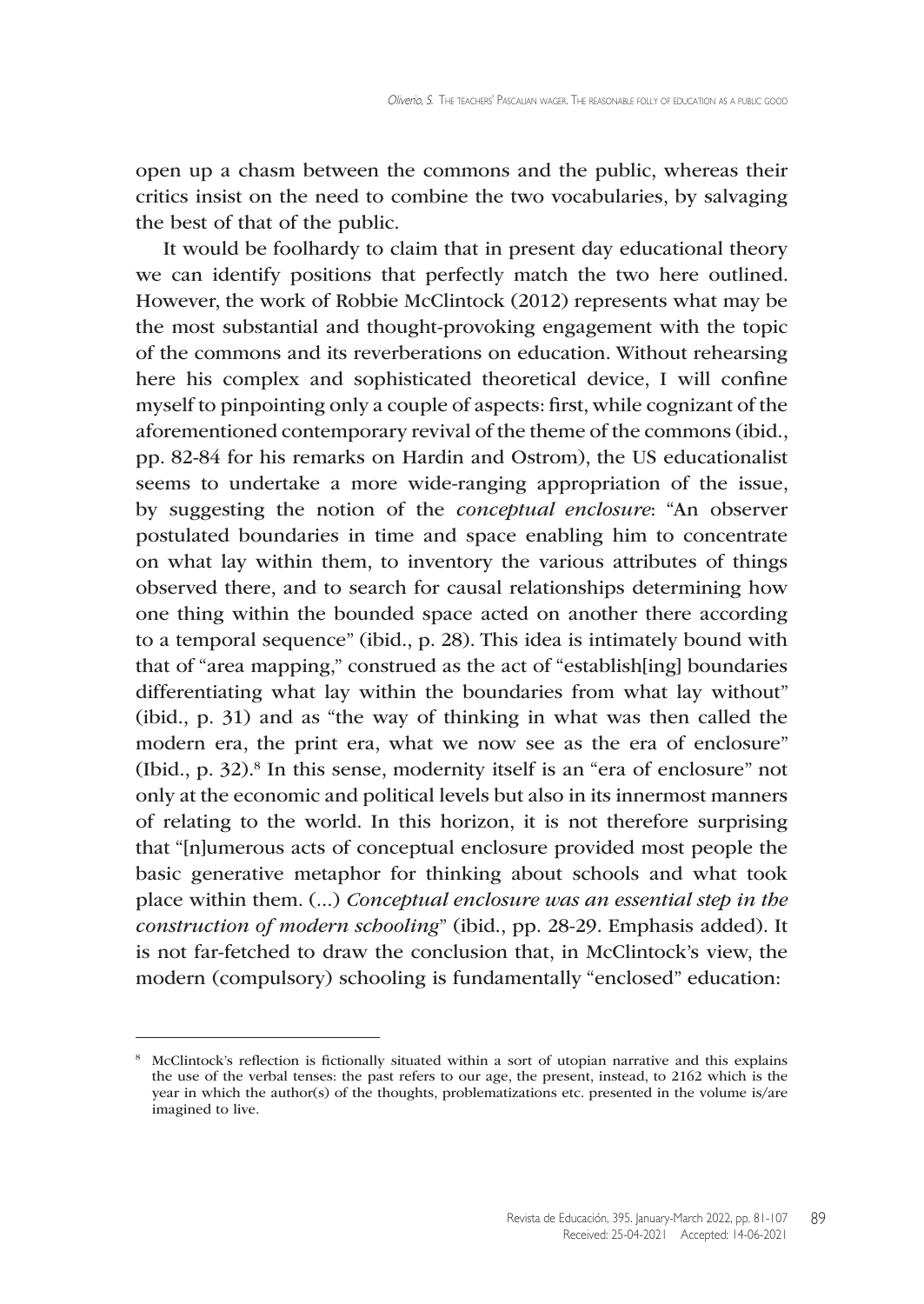Schools enclosed educative activities conducted by teachers guided by the curriculum, with its scope and sequence, acting on groups of children, graded by age and other characteristics. Educators defined outcomes and postulated causes; and then they devised accounts of how the causes operated and the outcomes came to be. Virtually everything that people had to say about the educational aspects of human life involved the demarcation of boundaries enclosing instructional work, classifying the salient characteristics that children should manifest and achieve within the spaces of the classroom and the duration of the lesson (McClintock, 2012, p. 43).

Hence, in order to revive the spirit of the commons (by taking advantage of the technological possibilities offered by media other than print and its 'area mapping' style), we should disengage (= dis-enclose) education from schooling in its modern version:

*In a substantial future, one different from an extension of the present*, the educational role of the schools would become highly contingent. It would depend significantly on whether people judged schooling inimical or supportive to the emergence of important capabilities in their lives. (...) If an alternative system of education were to emerge, it would provide persons of all ages with sophisticated resources to support the self-organization of human capacities taking place in their lives (McClintock, 2012, p. 159. Emphasis added).

Some caveats are in order: first, as aforementioned, it would be reckless to consider McClintock's elaborate positions as the simple educational counterpart of the most radical version of the appeal to the commons. To mention only one aspect, if the advocates of the latter often seem to flirt with an organicist mindset, nothing is more alien to the US educationalist who, while endeavouring to go beyond the deadlock caused by the conceptual enclosure of modernity, does not indulge in any backward-looking escapism and, indeed, deploys ingenious readings of Kant and Hegel in order to provide a different spin to the modern project. Secondly, at the typically educational level, mine might have been an oversimplifying and uncharitable rendering of McClintock's views about schooling as enclosed education, insofar as his attack could be not so much on the school device *per se* but on that specific configuration that it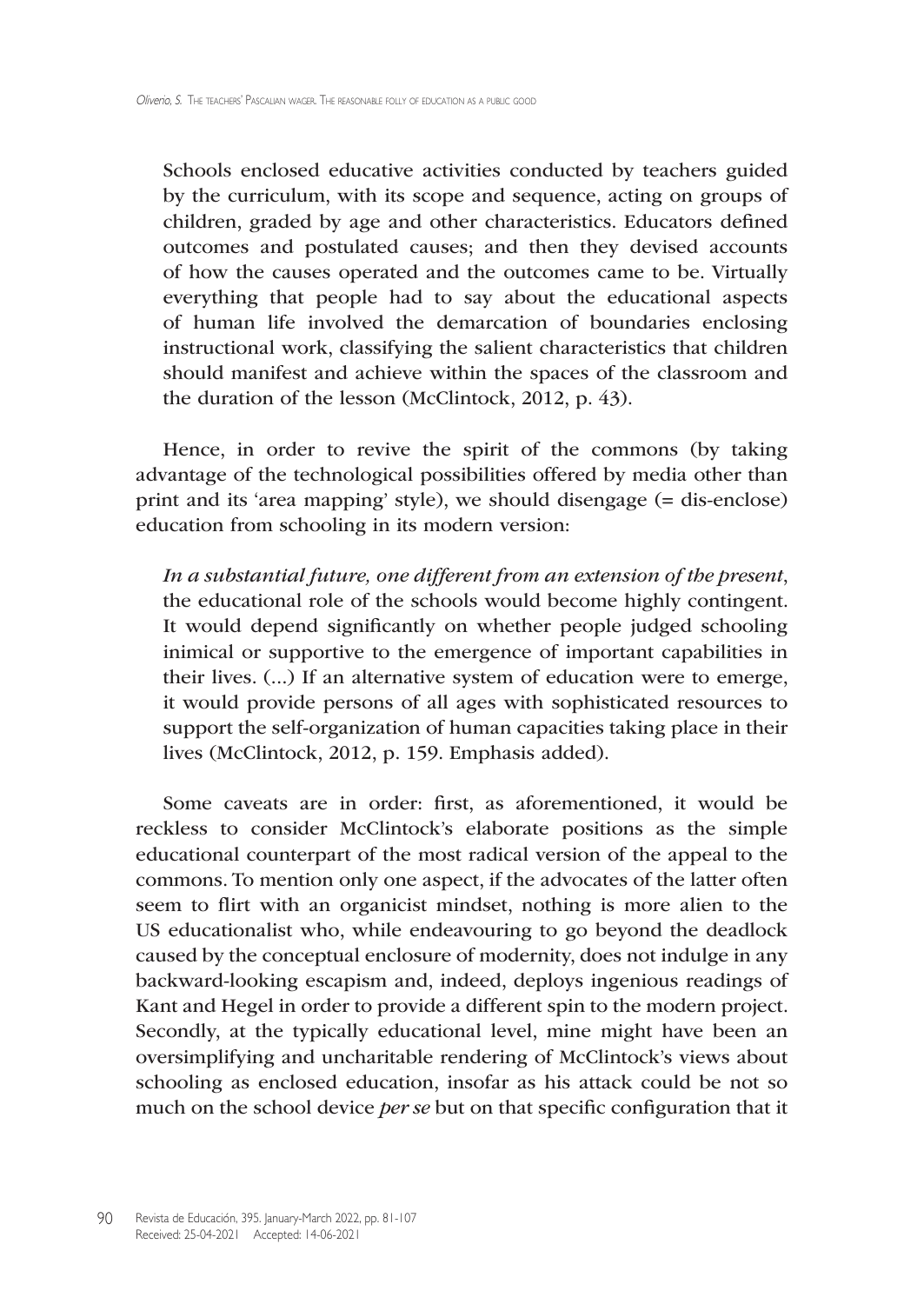has assumed in modern times. And yet, one cannot resist the impression that ultimately his way of creatively appropriating the themes of the enclosure and the commons in an educational key risks amounting to a dismantling of the very mission of the school.

Is a consideration of education as a common good doomed to a demise of the scholastic project as a whole? This does not seem to be the upshot of the reflection of Masschelein and Simons (2013) who arrive at a relaunching of the *raison d'être* of the school. It is noteworthy that this happens through a deployment of the vocabulary of the public, which is mobilized to make sense of the innermost *eidos* of the school:

Important here is that it is precisely these public things – which, being public, are thus available for free and novel use – that provide the young generation with the opportunity to experience themselves as a new generation. The typical scholastic experience – the experience that is made possible by the school – is exactly that confrontation with public things made available for free and novel use (Masschelein and Simons, 2013, p. 38).

It is true that the Belgian educationalists' understanding of the notion of "public" cannot be overlapped with that introduced earlier and has rather to do with an appropriation of Rancièrian and Agambenian motifs. However, what I am interested in highlighting is that Masschelein and Simons portray the school as a third space in comparison with the private realm of the household and the community as the domain of what is already common: "A community of students is a unique community; it is a community of people who have nothing (yet) in common, but by confronting what is brought to the table, its members can experience what it means to share something and activate their ability to renew the world" (Masschelein and Simons, 2013, p. 73). Thus, the scholastic experience promotes a different kind of community thanks to the engagement with what is made public, that is, detached by common usage and turned into something to study. In this sense, the scholastic device as the place of collective study<sup>9</sup> is what makes possible the instauration of the 'and' of the conceptual hendiadys (common *and* public good).

<sup>9</sup> It is to remark that, while McClintock (1971) has been one of the staunchest advocates of the notion of study, he seems fundamentally to play it out against the school (essentially reduced to an instructional machine).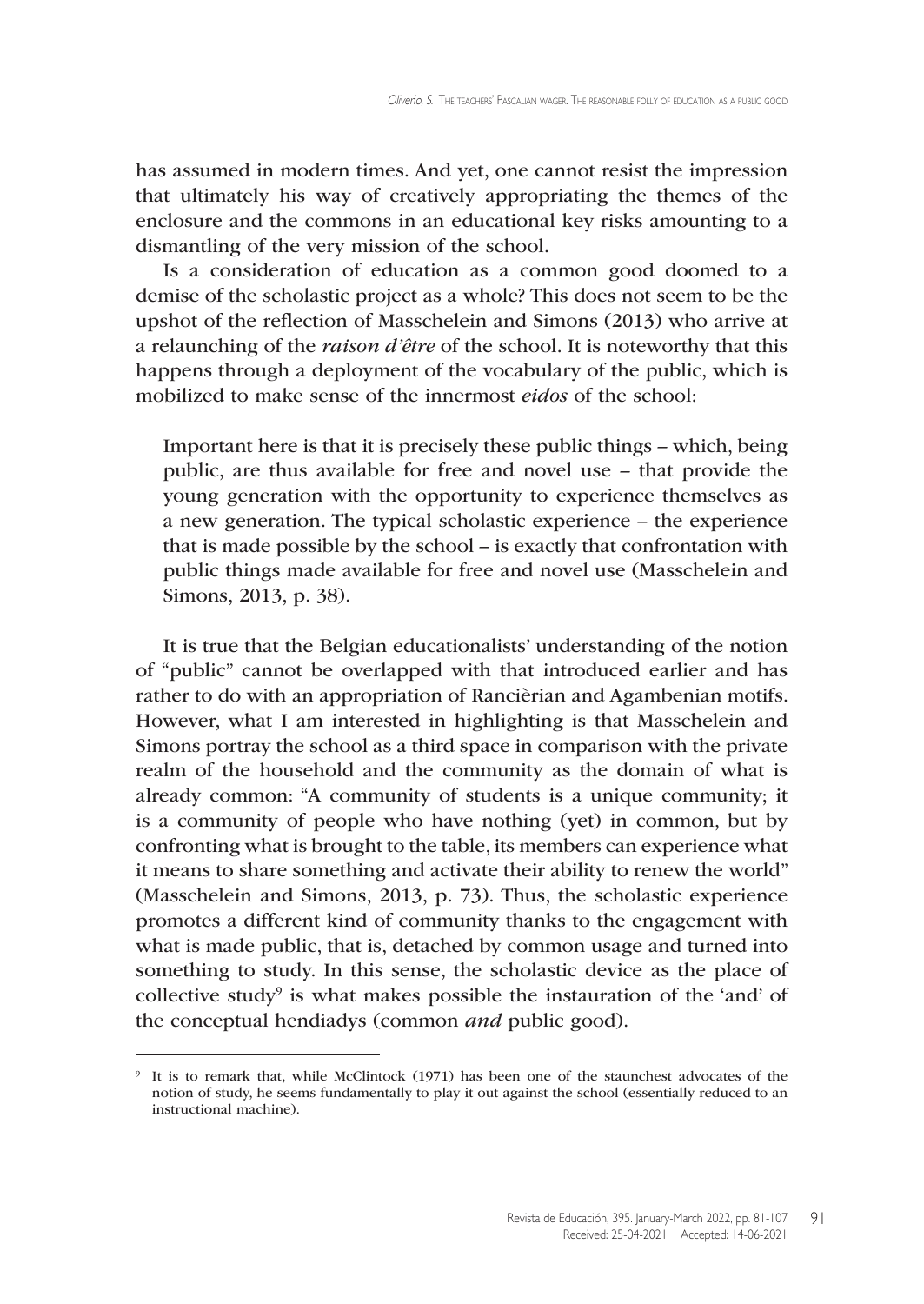Through Masschelein and Simons we can attain a purely pedagogical view of the conceptual hendiadys as quintessentially inscribed in the scholastic experience itself. In the wake of the previous explorations in political philosophy, however, the present argumentative trajectory will address this thematic constellation turning to a more specific question: in what sense do teachers as professionals inhabit that triangulation (privatecommon-public) which recognizes the rights of the commons, without sacrificing the significance of the public on their altar? In what sense do they contribute to furthering the link that connects and distinguishes the public *and* common good that education is? In what sense is this the pith and core of their mission qua teachers?

In the next section, I would like to outline briefly a Deweyan version of the triangulation I have spoken about as the horizon within which to situate the task of the teachers.<sup>10</sup> I will endeavour to delineate the figure of the teacher as a *public official* who, precisely in this capacity, attends to the preservation of the value of education as a public *and* common good. Or to put it succinctly: endorsing the movement of the commons against that of "the second enclosure" does not need, at the educational level, to lead to a demise of the scholastic project but rather to a reaffirmation of teaching as a public service $11$ .

## **The teacher as a public official**

We owe to Philippe Meirieu (2008) an interesting reflection on the teacher as a public servant. His point of departure is that "in principle, in a School worthy of the name, a true 'master' can only be so legitimately if he is a 'public servant'<sup>"12</sup> (p. 1) insofar as he<sup>13</sup> promotes the advancement from the private to the public space. Indeed, for the French educationalist,

<sup>&</sup>lt;sup>10</sup> Due to the constraints of space, I will not be able to show to what extent Dewey's tenets would still be topical for the debate about the commons at a typically political level . See Honneth's (1998) re-appraisal of Dewey's view of the Public as still one of the most promising options. For a brilliant discussion (along different lines) of the contribution of Honneth to a reconstruction of Dewey's educational thought, see Thoilliez (2019).

<sup>&</sup>lt;sup>11</sup> I see the endeavour here undertaken as in accordance, in many respects, with the fundamental thrust of the ideas of Maria Mendel and Tomasz Szkudlarek in their contribution to this special issue.

<sup>12</sup> For the English version of Meirieu's paper I will draw upon that retrievable on his website [\(http://](http://meirieu.com/ARTICLES/autorite_english.pdf) [meirieu.com/ARTICLES/autorite\\_english.pdf\)](http://meirieu.com/ARTICLES/autorite_english.pdf).

<sup>&</sup>lt;sup>13</sup> When presenting and discussing Meirieu's reflections on the teacher as a public servant, I will use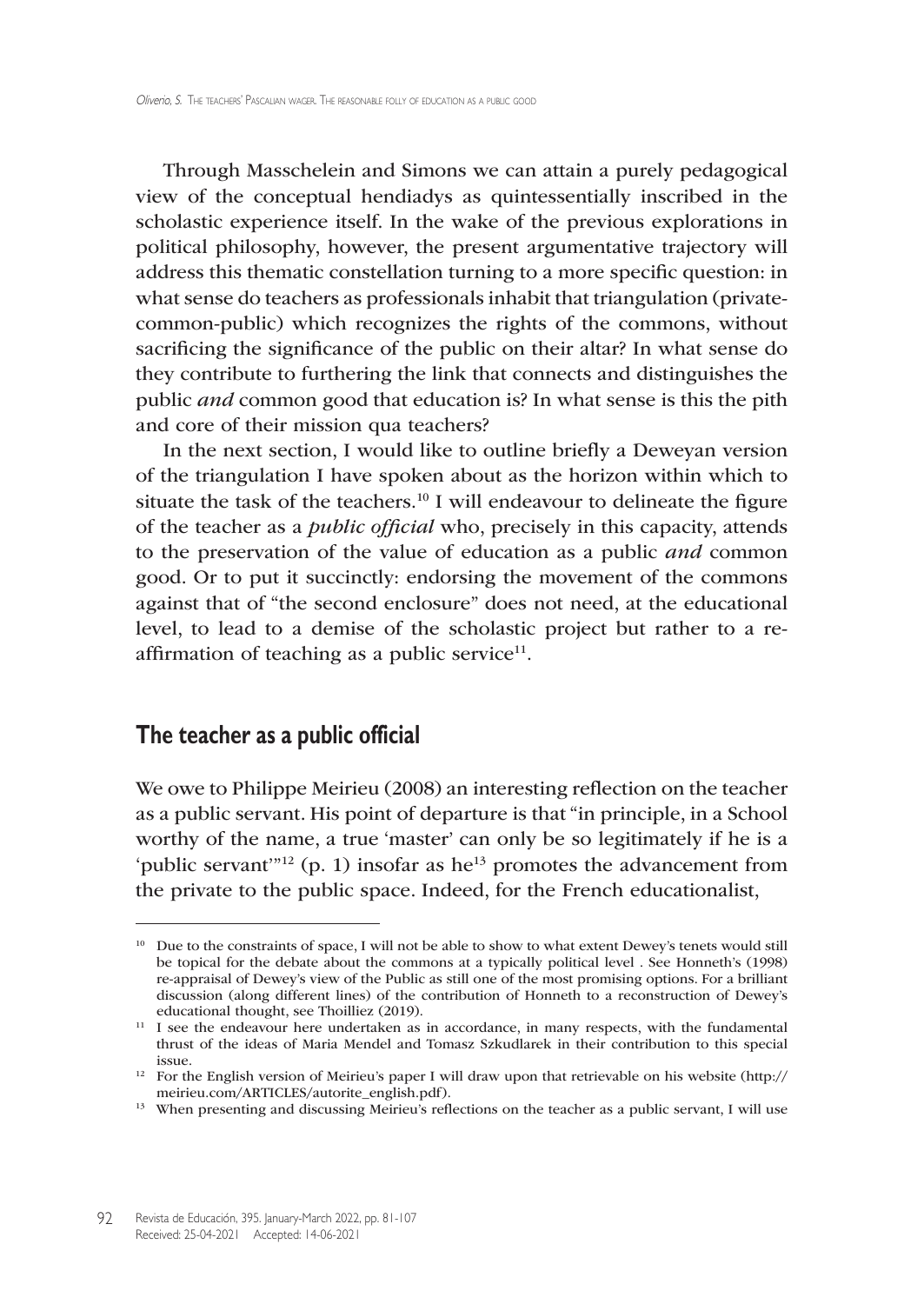"[t]he association of the teacher's authority with his status as public servant frees him from political contingencies and enables him to put into perspective the technocratic pressures which often hem him in. It records his subject knowledge and his administrative obligations within a perspective which gives them meaning. (...) In short it confers upon him an identity by placing him in a valuable verticality: a verticality which enables him to escape the horizontality of the scholastic market" (Meirieu, 2008, p. 2).

The notion of verticality is strategic in Meirieu's argument, which puts a strong accent on the "lack of symmetry between pupils and educators" (p. 9) so that the school cannot be a "democratic institution" but is and must be "a place where democracy is learned" (*Ibidem*). This does not imply any nostalgia for the old-fashioned kind of legitimacy of the teachers' role, based on a verticality construed as indisputable authority; however, Meirieu draws our attention to the fact that no teaching is possible without a kind of verticality which cannot be replaced either with the ability to manage the difficult situations in the school and a technical view of professionalism or with "corporate reactions" (p. 4).

But what kind of verticality is possible in the era of democracy, which seems to rather invoke the embracement of purely horizontal relationships? The answer of Meirieu reads as follows: "*In this case it is not the democratic ideal which represents verticality, but which makes democracy possible*: the founding and improving of those institutions which establish the 'common good', and the education of our children to enable them to live within these institutions and to make them progress. *Verticality is the state of a horizontality which is not a war of individualities*. And, in this respect, the School can embody such a verticality: insofar as it is not reduced to a sophisticated system for managing change, or to a juxtaposition of fragmented teaching  $(\ldots)$ " (p. 7. Emphasis in the original). Thus, it is the school that, in a sense, institutes that verticality without which we would be delivered to merely marketized relationships or to "those conflicts inherent in a horizontality with no references" (p. 8). And it is from this perspective that the teacher

the masculine pronoun in accordance with his text.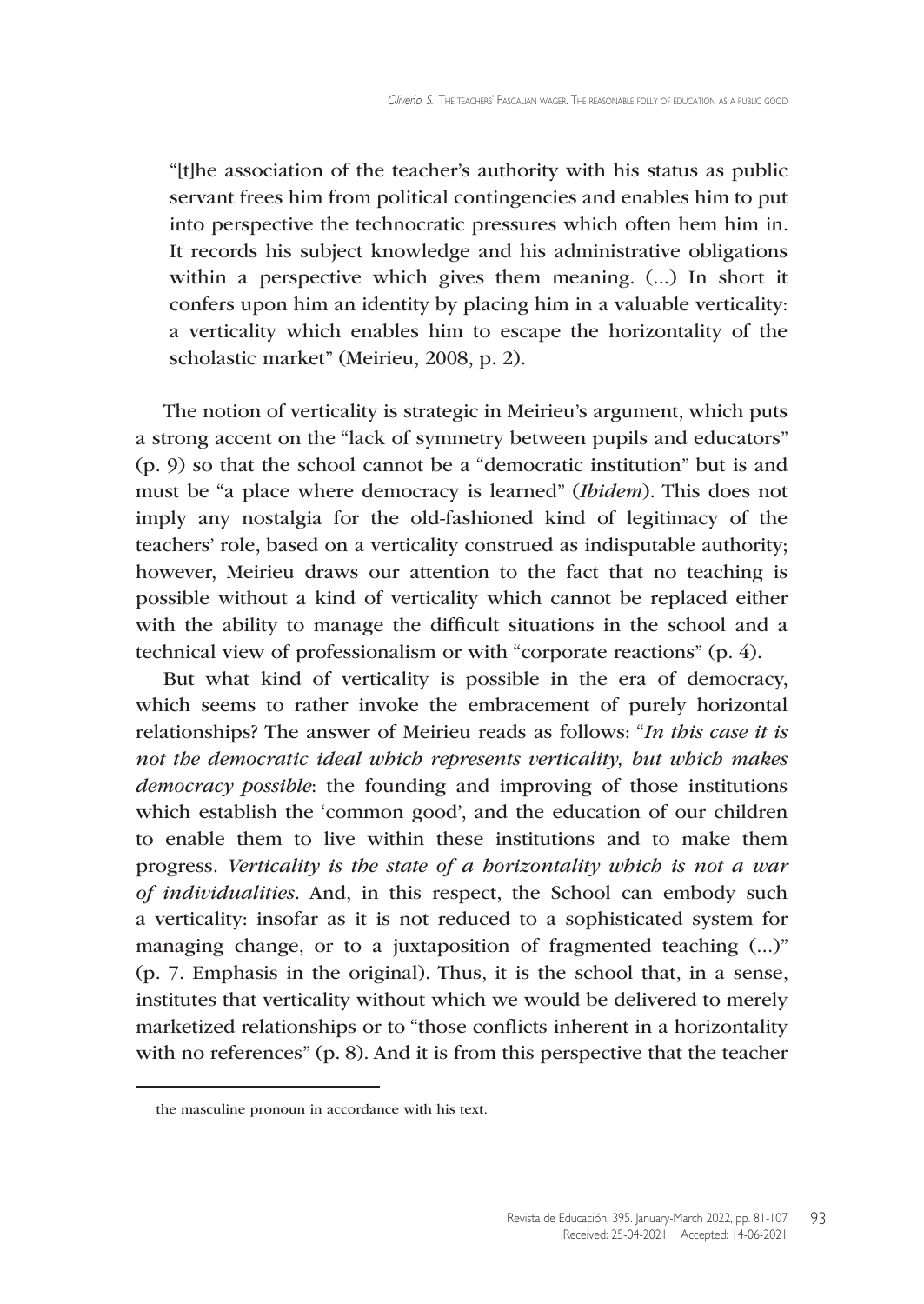is a "public servant," insofar as he contributes to the building up of the public space<sup>14</sup>.

These remarks of Meirieu are significant because he is able to address the question of the status of the teacher as a public servant not in a sociological but in an educational way: being a public servant is not merely a social condition but it belongs to the very definition of what being a true teacher means. It is not therefore ancillary to the being-ateacher but part and parcel of it. Moreover, situating the interpretation of the-teacher-as-a-public-servant within the horizon of the issue of verticality is a crucial move not only because it does away with many contemporary shallow pedagogical mantras but because it places the question of being-a-teacher in a non-technocratic perspective: when the inquiry into what being a teacher means and implies is at stake, the reference to strategies of management of the school environment and relationships, issues of efficacy and effectiveness and methodological 'recipes' are not sufficient, important as they may be.

And yet, Meirieu's articulation of the understanding of public service may not be fully satisfactory, as it remains ensnared in some modern dichotomies and mindsets.<sup>15</sup> His emphasis on the construction of the public space is welcome but it risks bypassing some of the concerns of the advocates of the commons, while we need a view of the public service that situates it within the aforementioned triangulation (privatecommon-public). In the rest of this section, I would like to suggest that some Deweyan tenets can offer a perspective which maintains the positive aspects of Meirieu's conceptual platform but completes it along the lines sketched out in the first section. This interpretive move will require a shift from the vocabulary of the "public service" to that of the "public office."

To begin with, we should recall how Dewey addresses the issue of the public. When distinguishing it from the private, he takes his cue from a fairly simple example, namely the difference between "private and public buildings, private and public schools, private paths and public highways, private assets and public funds, private persons and public officials. It is

<sup>&</sup>lt;sup>14</sup> I would suggest reading Bianca Thoilliez's elegant arguments about the three teaching practices of conserving, passing on and desiring as an extremely interesting and promising way of pedagogically articulating this verticality (see her contribution to this special issue).

<sup>&</sup>lt;sup>15</sup> See Meirieu's explicit reference to Kant (p. 9) and the implicit one present in the idea of an education for democracy. On Kant as representative of the idea of education for democracy see Biesta (2006, ch. 6).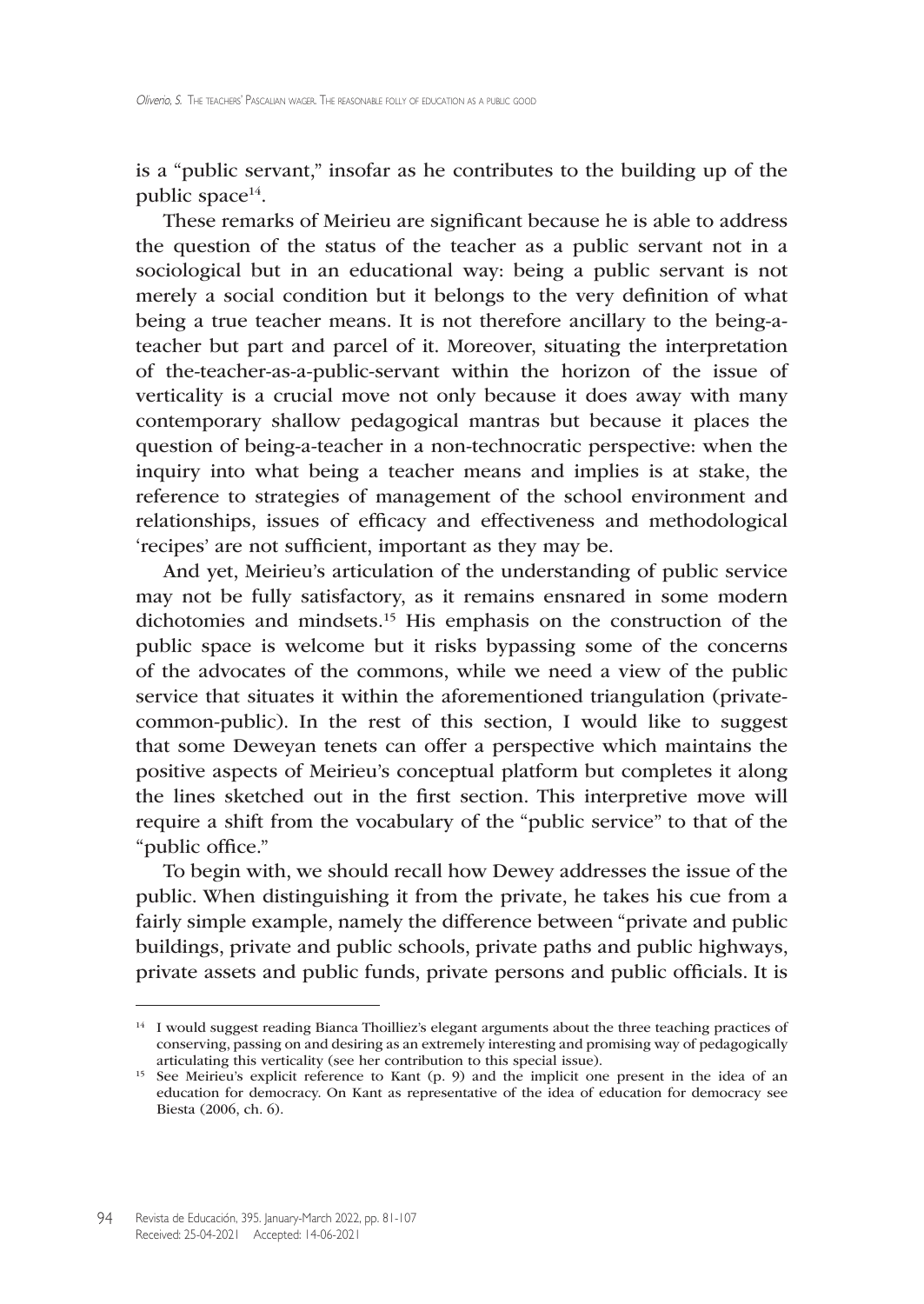our thesis that in this distinction we find the key to the nature and office of the state" (LW 2:  $245$ )<sup>16</sup>. This almost incidental statement is noteworthy because Dewey indirectly establishes a sort of complete identification between 'public' and 'official' (if private *vs* public; and private *vs* official; then public = official). The scope of this connection is, however, soon qualified:

It is not without significance that etymologically "private" is defined in opposition to "official," a private person being one deprived of public position. *The public consists of all those who are affected by the indirect consequences of transactions to such an extent that it is deemed necessary to have those consequences systematically cared for*. *Officials are those who look out for and take care of the interests thus affected*. Since those who are indirectly affected are not direct participants in the transactions in question, it is necessary that certain persons be set apart to represent them, and see to it that their interests are conserved and protected. (LW 2: 245-246. Emphasis added)

This specification prevents a simple equivalence: the public is not completely to be identified with the official but it is to be understood as a domain which is *organized by means of officials*. The public is the name selected for "[t]hose indirectly and seriously affected for good or for evil [who] form a group distinctive enough to require recognition and a name" (LW 2: 257). The public and the official would then be two notions *intimately related rather than completely identified*.

And yet, things are not so plain, above all in a democratic state. Indeed, when suggesting that a citizen-voter is an "official of the public as much as (...) a senator or sheriff" (LW: 282), is not Dewey postulating that in a democracy the relationship between 'the public' and the 'official' tends asymptotically to become identified, so that each and every one is an official of the public? One could object that Dewey is here speaking about the political realm and this statement is exclusively the expression of his aspiration to more participatory forms of democracy. However, if we take seriously that asymptotical tendency, do we not arrive at the

<sup>&</sup>lt;sup>16</sup> Citations of the works of Dewey are to the critical edition published by Southern Illinois University Press. Volume and page numbers follow the initials of the series. Abbreviations for the volumes used are: EW *The Early Works (1882–1898)*; MW *The Middle Works (1899–1924)*; LW *The Later Works (1925–1953)*.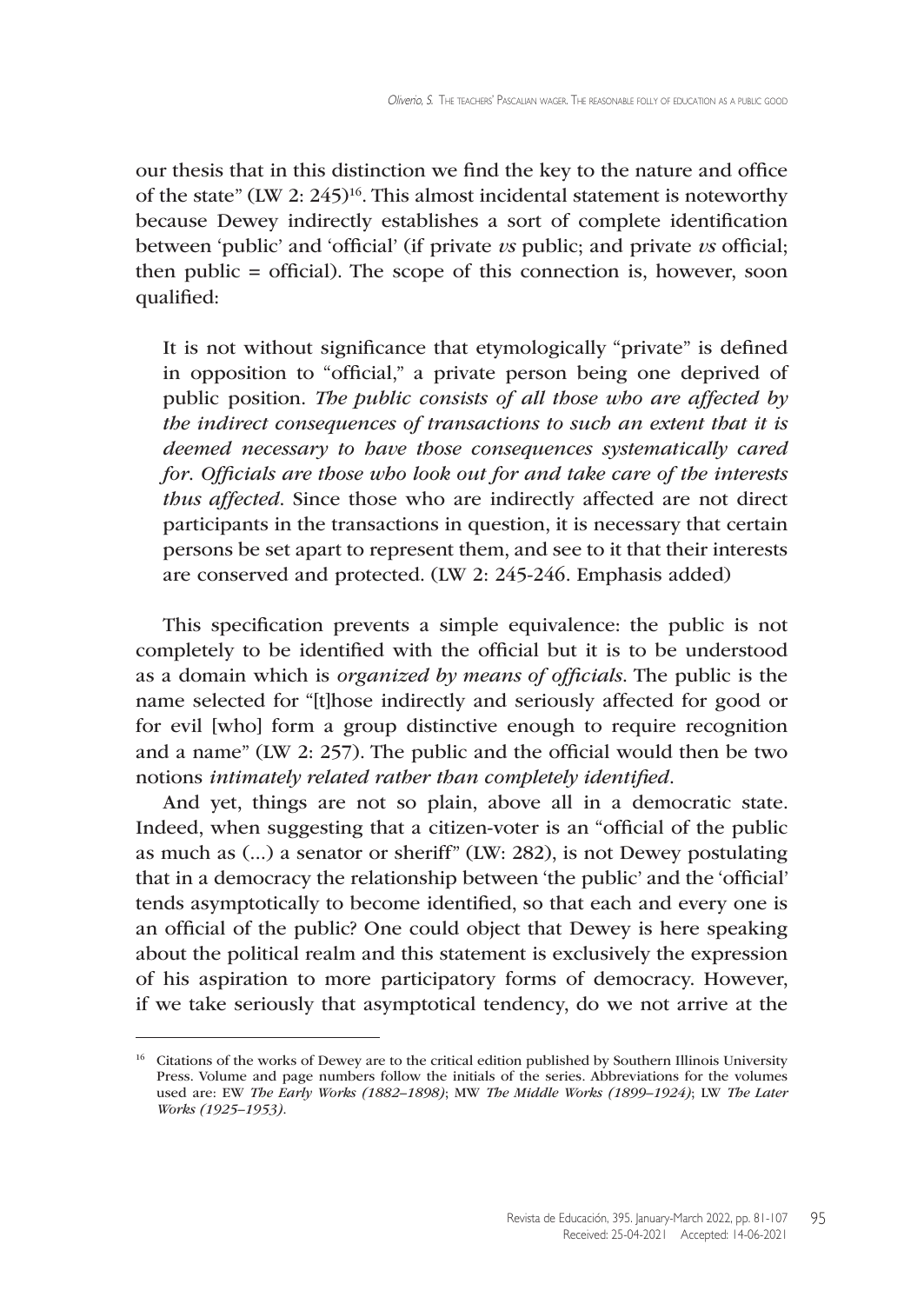dissolution of the role of teachers as public officials, namely people dedicated to the organization of the public in the specific domain of education (or, to put it more accurately, of formal education)? Would it be a position so distant from McClintock's, albeit attained through a different argumentative path?

In comparison with this (plausible) interpretation, I would insist that Dewey – admittedly approached through a hermeneutical twist – provides us with conceptual tools to think of the teacher as a public official, while also taking into consideration some of the dimensions highlighted by the advocates of the commons. In particular, I will refer to some aspects of the tridimensional view of the "office" elaborated elsewhere in reference to Dewey (Oliverio, 2014, 2018), by distinguishing between *officium*<sub>0</sub>, officium $\frac{1}{1}$ , and officium $\frac{1}{2}$ .<sup>17</sup>

I will touch only on the first two dimensions. In the first text in which the question of the office is addressed, Cicero's homonymous treatise, the notion refers to an anthropological plane.<sup>18</sup> I cannot expatiate here showing in detail how Cicero's tenets can be read through a Deweyan lens but I will only specify that by *officium*<sub>0</sub> I refer to that dimension which (my Deweyan) Cicero connects with the emergence of the mind and of the sphere of meaning as related to life in common and association (*societas vitae*) and to language/communication (*oratio*). *Officium*<sub>0</sub> is thus construed as the condition of possibility for the rise of a human life as something not merely lived and sensed but as something in which things, insofar as they are meaning-ful, can (and should) be 'managed,' 'ruled' (Cicero speaks of *res gerenda*) and life is 'instituted' as life in common (*ad institutionem vitae communis*, we read in his *De officiis*). It is to note that community is not already there but we should look at this movement the other way round. In Deweyan terms: "There is more than a verbal tie between the words common, community, and communication. Men live in a community in virtue of the things which they have in common; and communication is the way in which they come to possess things in common" (MW 9, p. 7). In this respect, despite the possibly infelicitous use of the verb "to possess," Dewey's tenets could resonate with some relevant themes put forward by the theoreticians of

<sup>&</sup>lt;sup>17</sup> While built on the mentioned tridimensional model, the argument here presented actually deviates in some points from the previous treatment of the topic. However, I cannot linger over this difference.

<sup>&</sup>lt;sup>18</sup> Agamben (2012, p. 89) has sagaciously pointed out this aspect within a different kind of inquiry.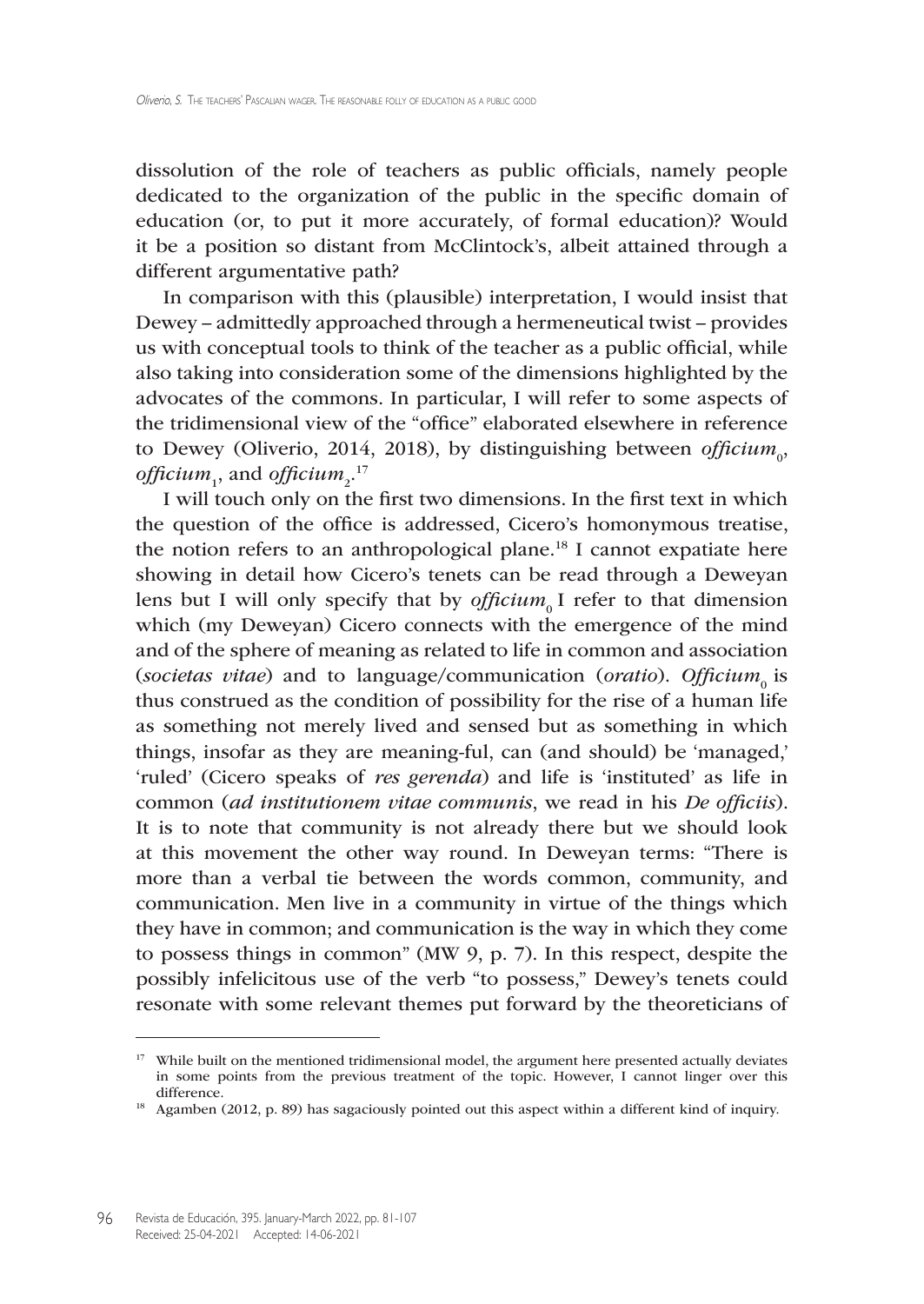the commons but, at the same time, he would not lapse into a conception of the community as a sort of closed *Gemeinschaft*, which suppresses variety and individuality.

Moreover, while Dewey would recognize this backdrop as vital, he would not deem it to be exhaustive of the life in common, especially in a complex society. It is here that the dimension of *officium*, steps in. This is the dimension of the *office* of the *officials* as those who take care of the indirect consequences and thus promote the organization of the domain of the public. In the reading here advanced, being an official in reference to a specific area of social life entails systematically caring for the significance of that area for the welfare of the entire common life, way beyond immediate interests.

The 'level' of  $offcium<sub>o</sub>$  as the institution of the life in common is the moment of communication as participation, which ultimately consists in the relationships between old and new generations (MW9, ch. 1, §§ 1-2). It has, therefore, a constitutive educational tenor, which is reconstructed and reinforced by teachers as officials, once the complexity of society demands the establishment of formal education and the school as a special social environment. Accordingly, I would suggest reading Dewey's insistence on the need for formal education not to decay into scholasticism (in the derogatory meaning of the word) not as an appeal to a liquidation of the school but as the highlighting of the reconstruction-in-continuity obtaining between *offcium<sub>0</sub>* and *officium<sub>1</sub>*. To re-adapt Meirieu's tenets, we have to do, therefore, with a movement of verticality (*officium*<sub>1</sub>) that helps to re-organize the horizontal relationships. However, this movement is not the breaking in of something completely unrelated to what 'precedes' (*officium<sup>0</sup>* ) but – in the logic of the 'dimensions' of the office – it is a renewal at a different level (including now a 'public' dimension) of the dynamics of the instauration of the life in common.

In this sense, understanding teachers as officials means stressing their role as those who preserve the meaning of education as "a common *and* public good." Leaving the plane of abstract conceptualizations and referring them back to contemporary challenges, it means that teachers' efforts to be faithful to the integrity of their profession implies (also) a kind of political role. We can capture the latter with the words of Dewey when reflecting on *The Crisis of Education* (LW 9, pp. 112-126) in the troubles of the 1930s. I will quote at some length a magnificent passage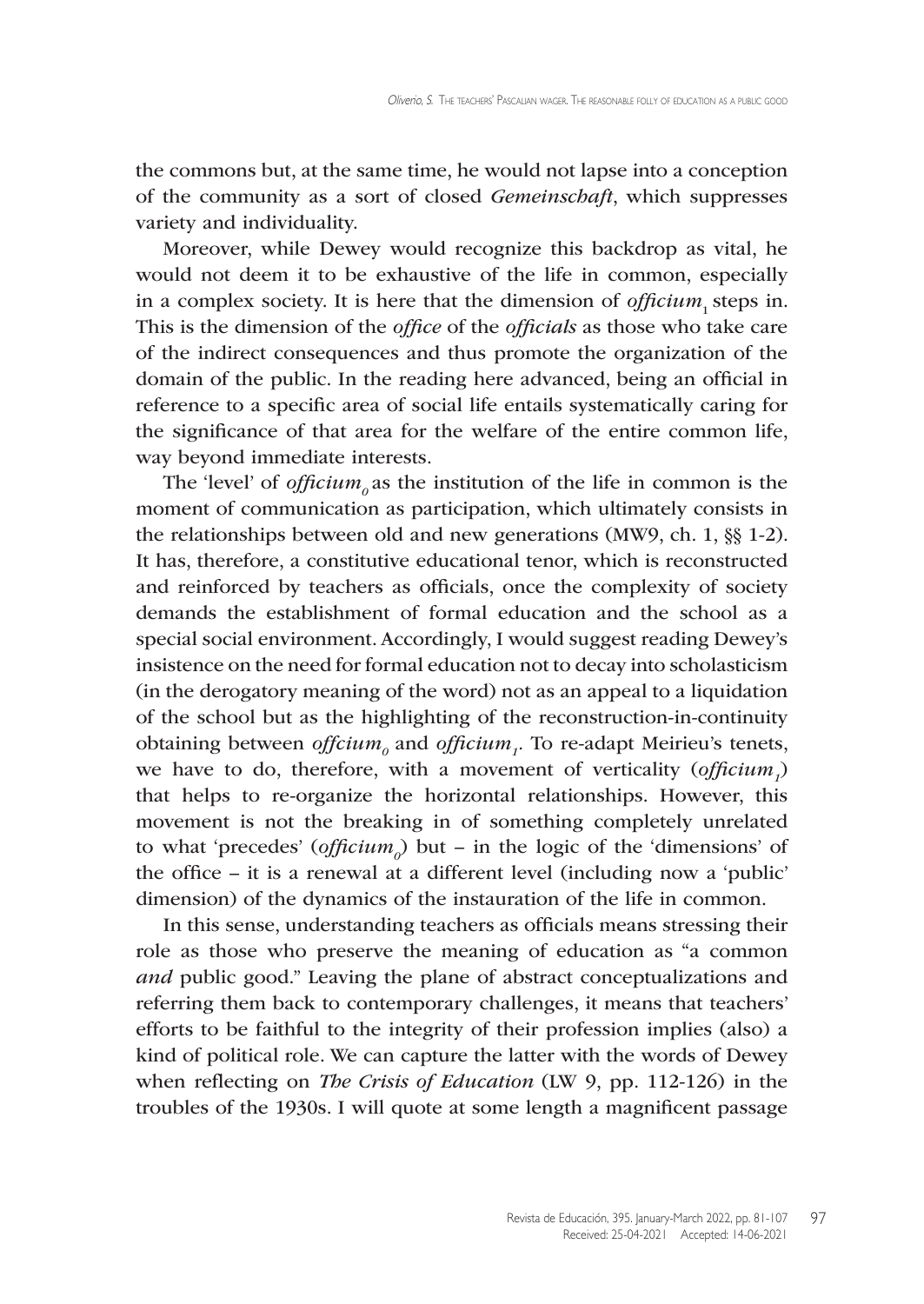from this text, as it illustrates the position which I am endeavouring to outline by reclaiming the role of the teachers as officials:

(...) if the teaching body yields without a fight to show the difference between true and false economy, without an effort to show up the motives of organized finance, the teachers will not only harm themselves and the cause of education, but will also become the accomplices of politicians in continuing to do business in the old way at the old stand. Above all, *it behooves the teachers in behalf of the community, of the educational function which they serve,* and not merely because of their personal interest in a fit wage for what they do--self respecting and honorable as is that motive--*to make clear beyond a peradventure that public education is not a business carried on for pecuniary profit, that it is not therefore an occupation to be measured by the standards which the bankers and real estate men and the big industrialists seek for themselves* in working for personal gain and measuring success and failure by the ledger balance, but that money spent on education is a social investment--an investment in future well being, moral, economic, physical, and intellectual, of the country. *Teachers are simply means, agents in this social work. They are performing the most important public duty now performed by any one group in society. Any claims which they can rightfully make are not made in behalf of themselves as private persons, but in behalf of society and the nation.* These will be what they are and are not in the future largely because of what is done and not done in this day and generation in the schools of the country. (Ibid., p. 123. Emphasis added)

The Deweyan inflection of the conceptual hendiadys (common *and*  public) lies, therefore, in the interweaving of *officium*<sub>*0*</sub> and *officium*<sub>1</sub>, viz. in the recognition, on the one hand, that the institution of the common life is the inescapable backdrop for any kind of office (in the sense of *officium<sub>1</sub>*), unless it finally deteriorates into mere officialdom<sup>19</sup>; and, on the other, that *officium*<sub>0</sub> – as being a participant in a common good/ life – may be insufficient to counter phenomena regarding indirect

<sup>&</sup>lt;sup>19</sup> By officialdom I refer to the bureaucratic understanding of the role of the teacher as a public official which is poles apart from the view here advocated, which refers to a political and moral dimension.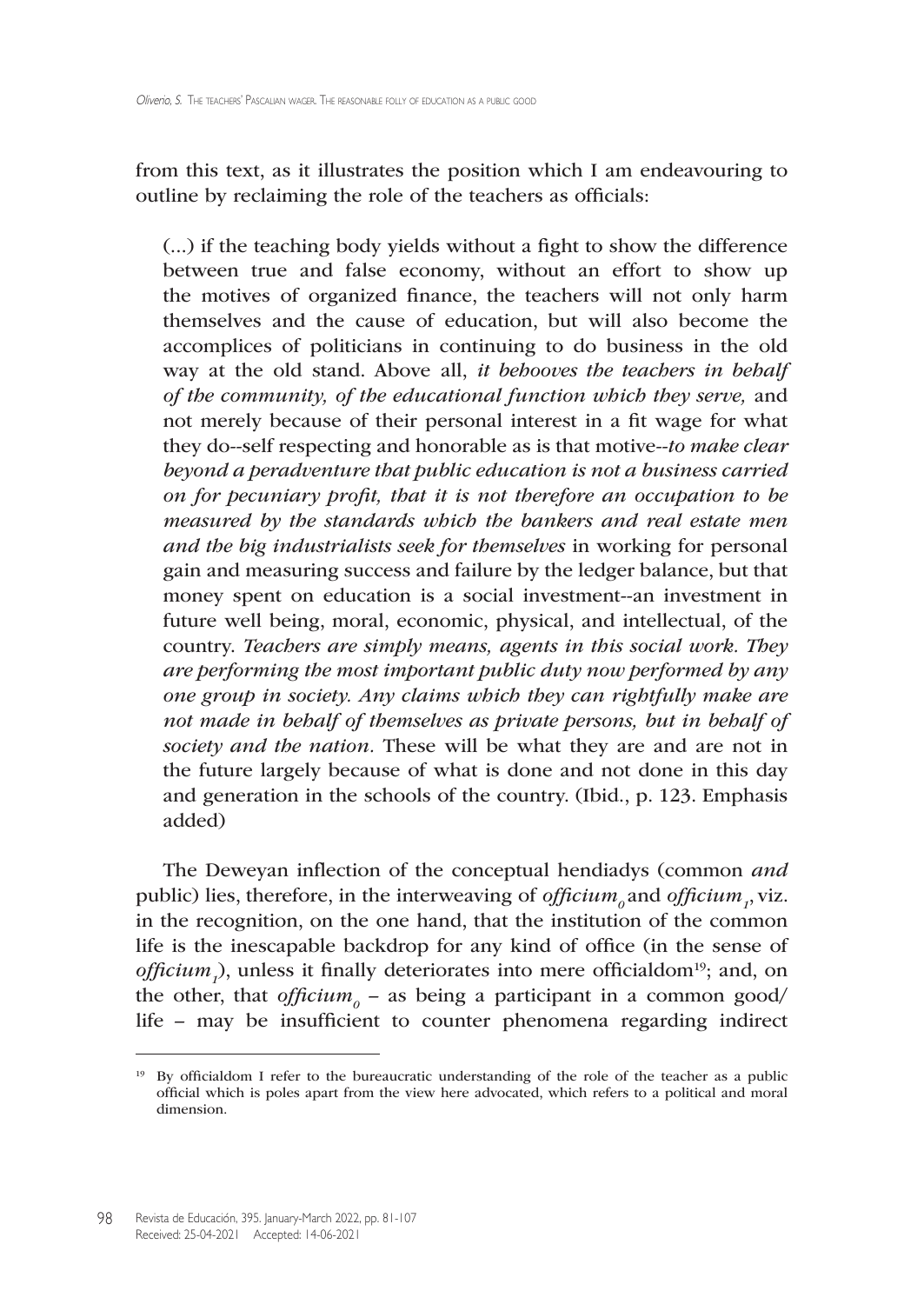consequences and, thus, reclaiming the consolidation of a public space. Accordingly, to bring the era of enclosure to an end in education should not amount to dismantling the school but to recovering its significance as "a public issue" (Masschelein & Simons, 2013).

If the Deweyan response to the crisis of education – in the aforementioned passage – consists fundamentally in a call for a sort of political engagement of teachers as public officials (thereby offering an instantiation of that coupling of politics and education whose need Honneth has recently reclaimed), in the following I will follow a different (but complementary) path: I will focus on the role of public officials as consubstantial to the very professional practice of teachers and, thus, to their professional subjectification. This shift of focus is related to some contemporary phenomena that impact on the very fabric of the communication between the old and young generations and make harder the struggles of teachers when pursuing their mission. It is to this that we have now to turn our attention.

#### **The wager on the public beyond the demoralization of the teachers**

Dewey may have seen it coming: in the aftermath of the Second World War he presciently diagnosed a "retreat to individualism" as a "crisis in human history" (LW 15, pp. 210-223), largely relying upon one of the sources of the contemporary discourse about the commons (namely Polanyi's [2002] *The Great Transformation*). However, he could not anticipate what we may call with a touch of irony "infantilism as the highest stage of capitalism," to re-adapt a Lenin title. I am referring to the brilliant analysis that Barber (2007) has dedicated to "the infantilizing ethos of capitalism." I will not be able to depict the whole of his multifaceted examination but I will unravel only some thematic threads relevant for the present reflection.

His point of departure is the "ethos of induced childishness[,] an infantilization that is closely tied to the demands of consumer capitalism in a global market economy" (Barber, 2007, p. 3). This jeopardizes the democratic project, insofar as,"many of our primary business, educational, and governmental institutions are consciously and purposefully engaged in infantilization and as a consequence (...) we are vulnerable to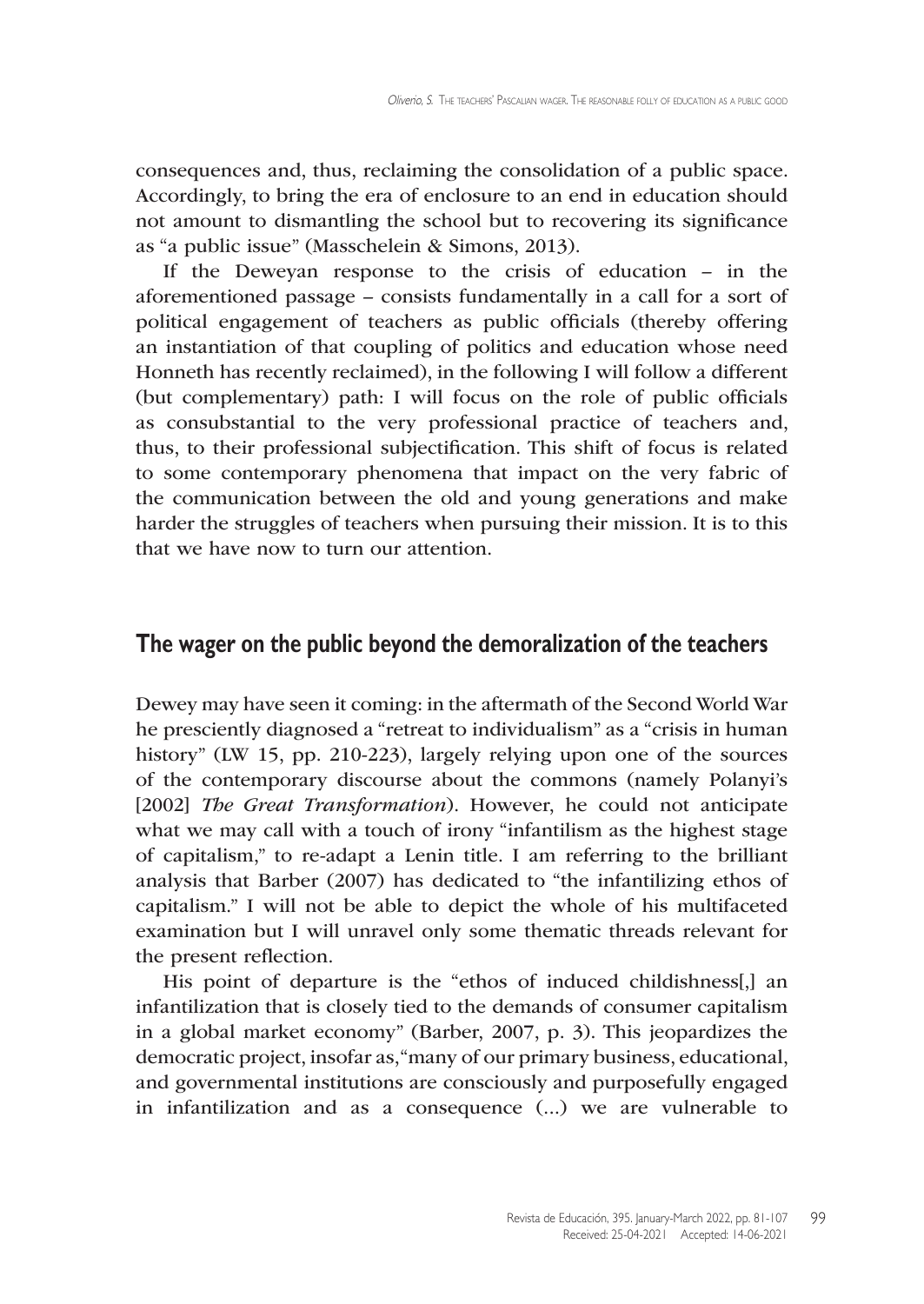such associated practices as privatization and branding (...) Thus, our democracy is little by little corrupted, our republican realm of public goods and public citizens is gradually privatized" (pp. 12 and 20).

To make his point clear Barber signals the existence of a clear gulf between a consumerist and a democratic ethos and, significantly, he matches this distinction with that obtaining between childishness/ infantilism and grown-up-ness:

Citizens are grown-ups. Consumers are kids (...) Grown-up citizens exercise legitimate collective power and enjoy real public liberty. Consumers exercise trivial choice and enjoy pretend freedom. Consumers even when childish have a place in a free society and express one part of what it means to live freely. But they do not and cannot define civil liberty. When they are defined as doing so, free society is put at risk. Privatization does not just reenforce infantilization: in the realm of politics, it is its realization (Barber, 2007, p. 162).

Barber's argumentation is teeming with references to education, although fundamentally his treatment of it is cursory. However, it is noteworthy how far his reflections may resonate with some influential ideas of the contemporary debate. As early as in 2001, by mobilizing Arendtian categories, Jan Masschelein – from a different perspective – indicated how far the discourse of the learning society, which has incessantly monopolized educational theorizing and practice, accomplice with the ethos of *animal laborans* and the circuit labour/ consumption, which impedes any emergence of a public domain. While Masschelein appropriately highlights that this predominance ultimately amounts to a logic of survival, we can say that the phenomena portrayed by Barber are the other side – seemingly more cheerful and happy-golucky – of the same process of the erosion of the public. On the other hand, Biesta's (2017, p. 4) identification of the task of education with the effort "to mak[e] the grown-up existence of another human being in and with the world possible" provides us with conceptual tools to meet – in a genuinely educational way – the challenges depicted by Barber. Moreover, Biesta's (2017, p. 18) emphasis on the contrast between being subject to one's own desires and becoming a subject of one's own desires and on the need to shift from desires (as impulses) to desirability is key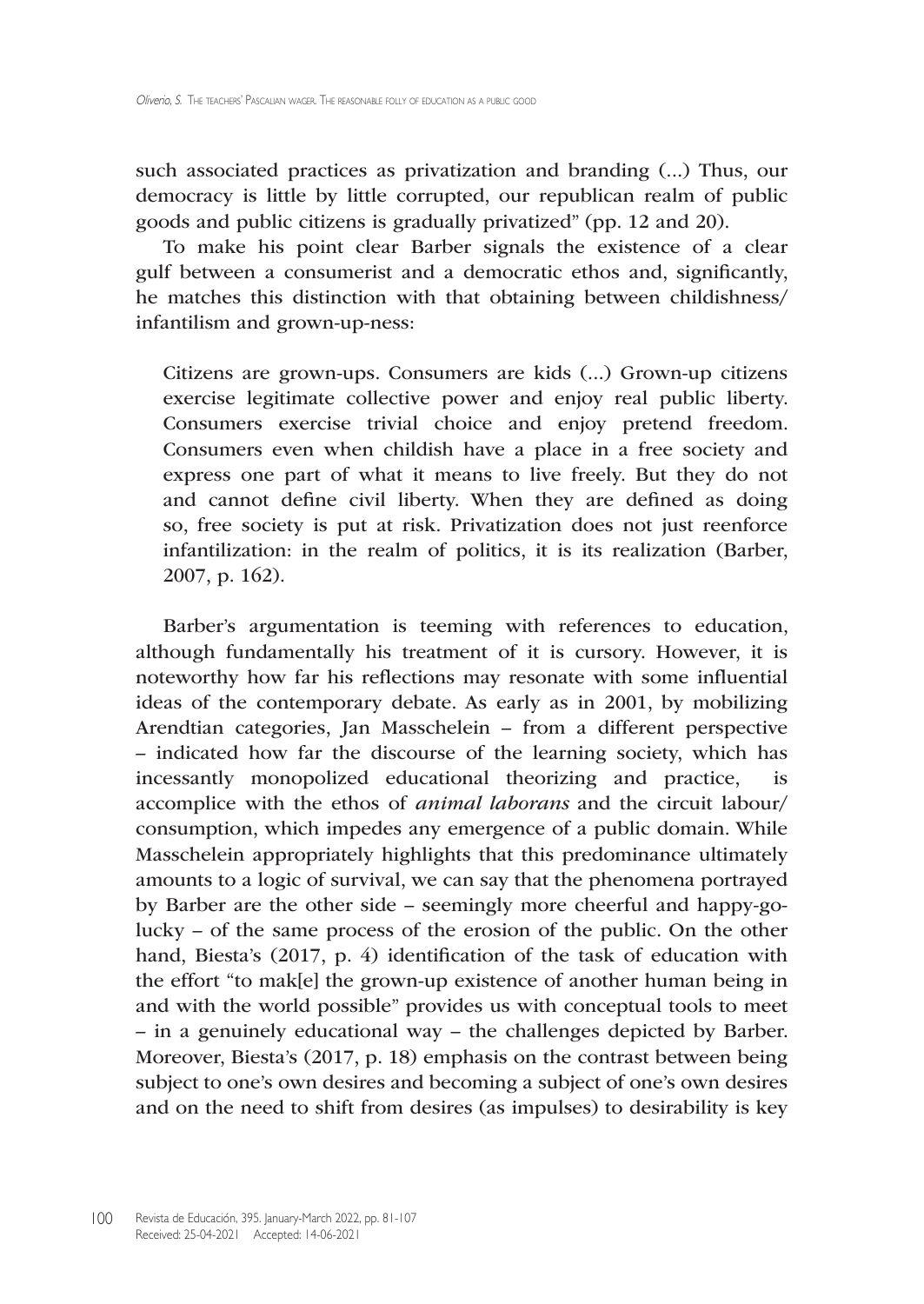to thinking of an education which is not subjugated to the infantilizing ethos but endeavours to reclaim the democratic project in a contemporary scenario.

Due to the main thrust of the present paper, I will approach Barber's tenets from a slightly different vantage point, while maintaining as a necessary background the (admittedly sketchy) remarks of the previous paragraph. First of all, on account of the tripod of "infantilization, privatization, and civic schizophrenia" (Barber, 2007, p. 260) it is to highlight that "[n]ow even democratic models of citizenship are subordinated to parent-child paradigms" (p.  $28^{20}$  and "[p]rivatization demeans the 'us' as an 'it' (big government, bureaucracy, 'them') and imagines that consumers and citizens are the same thing" (p. 150). Both movements (the subordination of any public practice to the parentchild paradigm and the cancellation of the public "us") are, to adopt the vocabulary introduced in the second section, the breaking of the interlacement-through-difference between *officium* (= the institution of a life in common) and *officium*<sub>1</sub> (= the role of officials as those who contribute to shaping a public space); such a breaking, while claiming to dissolve the role of *officium*, in favour of an increase of the power of personal choice, finally evaporates also *officium*<sub>o</sub>: indeed, what kind of institution of common life is possible when privatization obtains? In the vocabulary of Meirieu, it is the verticality of *officium*<sub>1</sub> that is necessary to avoid an unstructured horizontality.

At the same time, by disbanding *officium*, any space of mediation as a domain of reflectivity is not only made impossible but even seen as an attack on the immediacy of the satisfaction of one's own desires and on what is taken as "freedom," whereas,

"[t]o be politically relevant, liberty in our era must be experienced as positive rather than negative, must be public rather than private. This means education for liberty must also be public rather than private. Citizens cannot be understood as mere consumers because individual desire is not the same thing as common ground and public goods are always something more than an aggregation of private wants" (Barber, 2007, p. 126).

<sup>&</sup>lt;sup>20</sup> For how the parent-child relationship can – and, indeed, should – enter into a reflection on education as a common and public good and not be merely dismissed as a negative model, see the brilliant argument in Ramaekers and Hodgson's paper in this special issue.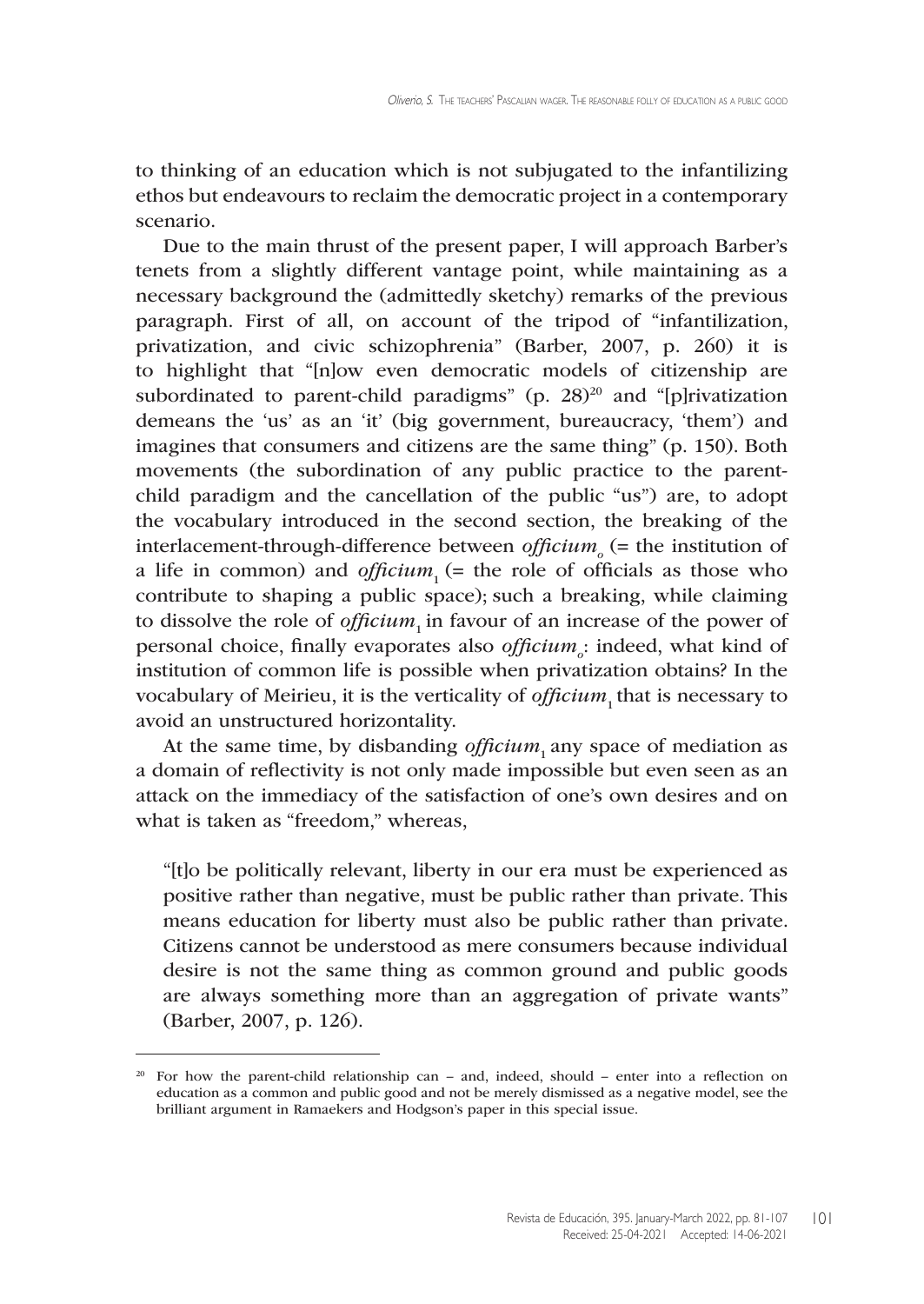The logic of the consumerist ethos builds on the deletion of secondorder desires in favour of the undisputed dominion of first-order desires (to stick to a distinction of Frankfurt (1971) akin to Biesta's (2017) opposition between desire and desirability). In contrast, the democratic ethos thrives on the education of people who cultivate (the ability for) second-order desires and on forms of relationships that make this possible. A caveat is appropriate: first-order desires, as they are frantically fueled by a consumerist ethos, are not simply a manifestation of *officium*<sub>o</sub> as the latter, *qua* a kind of *officium*, is geared to the institution of a life in common, whereas a consumerist ethos finally liquefies it. For this reason, the bankruptcy of the public (its corrosion into an "it" instead of an 'us' and the interwoven reduction of the officials to a "them" who are experienced as obstacles to the full enjoyment of one's desires) backfires on *officium*<sub>*i*</sub>; in its turn, as aforementioned, a kind of *officium*<sub>1</sub>, merely exercised in a way ultimately antithetical to *officium*<sub>o</sub> would decay to mere officialdom. In other words, the tripartite model of the office prevents us from creating a rift between the dimensions of the life in common and that of the formation of the public; it allows us to operate in the horizon of the aforementioned triangulation, as has been re-interpreted in the Deweyan key, and thus to preserve the value of some intuitions of the advocates of the commons, without ceding to their excesses.

The portrayed social constellation has calamitous consequences for teaching as a profession. In the age of GERM (Global Educational Reform Movement) the "choice" (a typical mantra of consumerist capitalism) is one of the main features modelling educational practices (Sahlberg, 2016, pp. 133-134) and, moreover, it is sustained by the emphasis on accountability ruled by an "odd combination of marketized individualism and central control" (Biesta, 2010, p. 56), that is, in the vocabulary of this paper, of infantilized individualism and officialdom, in which both *officium<sup>1</sup>* and, finally, *officium<sup>o</sup>* disappear. Teachers risk losing (or have they already lost?) their role as public officials in the strong meaning of *officium<sup>1</sup>* . To harp on Santoro's (2018) categories, this may result in a degradation of the profession both in terms of the "harm caused to the students" (by being compelled to accept the practices dictated by GERM) and of the sense of "unfaithfulness to the integrity of teaching." The final upshot of this process could be what Santoro calls "demoralization," insightfully distinguishing it from burn-out (as a psychological notion).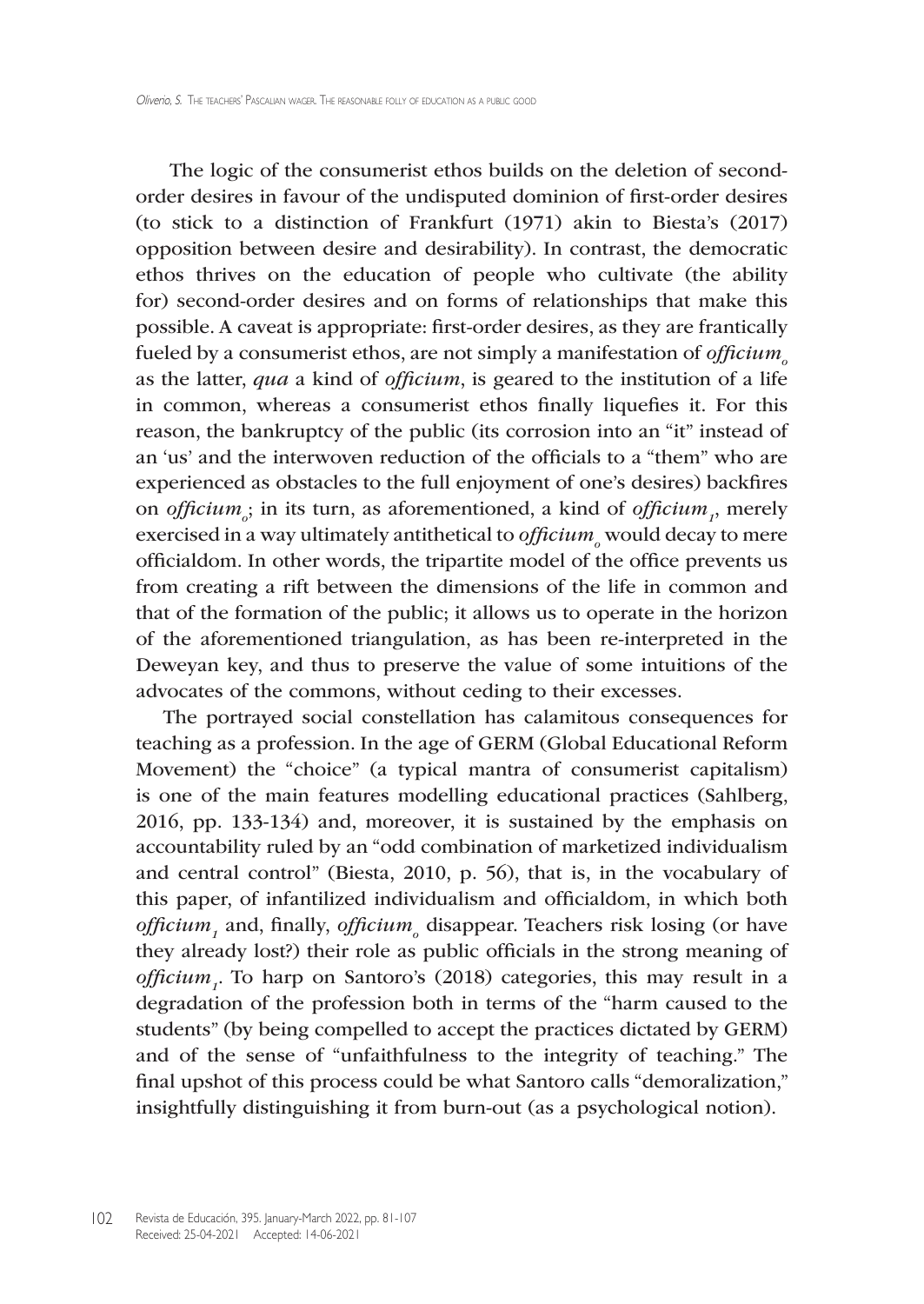I want to appropriate (possibly with a grain of idiosyncratic interpretation) Santoro's argument by stating that the teachers' demoralization is the consequence of the lost access to what Albert Hirschman (2002) defines as "public happiness," which accompanies any public action:

One of the major attractions of public action is the exact opposite of the most fundamental characteristic of private pleasures under modem conditions: while the pursuit of the latter through the production of income (work) is clearly marked off from the eventual enjoyment of these pleasures, there is no such clear distinction at all between the pursuit of the public happiness and the attainment of it. (...) striving for the public happiness (in some concrete respect) and attaining it cannot be neatly separated. Indeed, the very act of going after the public happiness is often the next best thing to actually having that happiness (and sometimes not even the next best thing, but much the best thing of the whole process (...)). Public-oriented action belongs, in this as in other respects, to a group of human activities that includes the search for community, beauty, knowledge, and salvation. All these activities "carry their own reward," as goes the somewhat trite phrase. (p. 950)

In the reading here offered, Hirschman thereby explains what would appear to be sheer folly in the utilitarian logic typical of the social sciences, namely the commitment to public action and, in the present context, to teaching as public action (to the extent that it remains of such a kind), despite the fact that many 'practical' reasons could suggest undertaking other careers.

Remarkably, Hirschman illustrates his point by quoting a thought of Blaise Pascal about the search for God and this leads me to my final point: as operating in the horizon of the public in the time of its decline (Marquand, 2004; see also Biesta, 2012) is comparable with the act of believing in God in the epoch of His hiddenness (Goldmann, 2013), the logic presiding over Pascal's wager (Oliverio, 2002) can be read into the structure of the (contemporary) commitment of teachers to the public. Indeed, as Franco Cassano (2004, p. 59) has wonderfully put it, "wagering means wagering that God [or the public: *addition of the present author*] is not dead but only hidden and that as of now the only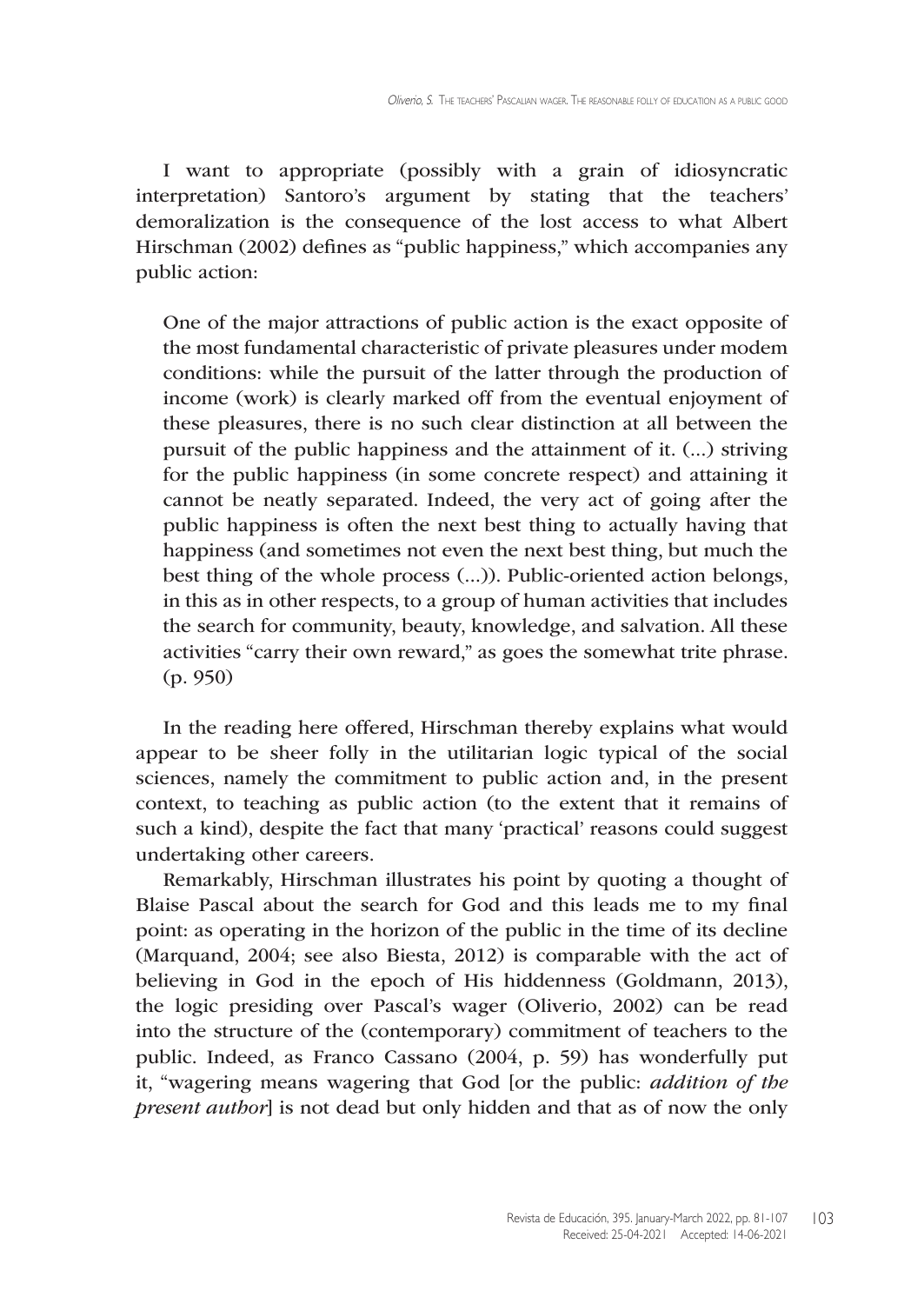way of representing it is that of proving, through one's own behaviour, that the finite [or the private: *addition of the present author*] may not be everything."

From this perspective, this wager is intrinsic to what Santoro (2018, p. 34 ff.) calls the teacher's "moral center." Without being allowed to investigate here the technicalities of Pascal's reasoning, it is important to specify that, if we stick to his views, wagering (on the public) – seemingly against all odds – is not a game of chance but it is a decision taken by marshalling the mathematical explanations elaborated by the French philosopher to demonstrate the reasonableness of 'working for the uncertain' (see Oliverio, 2002, esp. pp. 337 ff.). Hence, however risky, the folly of education as a public good is reasonable; it appeals to teachers as officials (in the sense of *officium<sup>1</sup>* ), if we do not want that the call for a dis-enclosed education (possibly sensible in other respects) winds up colluding with the pressures of the infantilizing ethos of consumerist capitalism.

### **References**

- Agamben, G. (2012). *Opus Dei. Genealogia dell'ufficio*. Torino: Bollati Boringhieri.
- Barber, B. R. (2007). *Con\$umed: How Markets Corrupt Children, Infantilize Adults, and Swallow Citizens Whole*. New York and London: W.W. Norton & Co Inc.
- Biesta, G. (2006). *Beyond Learning. Democratic Education for a Human Future*. Boulder: Paradigm Publishers.
- Biesta, G. (2010). *Good Education in an Age of Measurement: Ethics, Politics, Democracy*. Boulder: Paradigm Publishers.
- Biesta, G. (2012). Becoming Public: Public Pedagogy, Citizenship and the Public Sphere. *Social & Cultural Geography 13*(7), 683-697. [https://](https://doi.org/10.1080/14649365.2012.723736) [doi.org/10.1080/14649365.2012.723736](https://doi.org/10.1080/14649365.2012.723736)
- Biesta, G. (2014). *The Beautiful Risk of Education*. Boulder: Paradigm Publishers. <https://doi.org/10.4324/9781315635866>
- Biesta, G. (2017). *The Rediscovery of Teaching*. New York: Routledge. <https://doi.org/10.4324/9781315617497>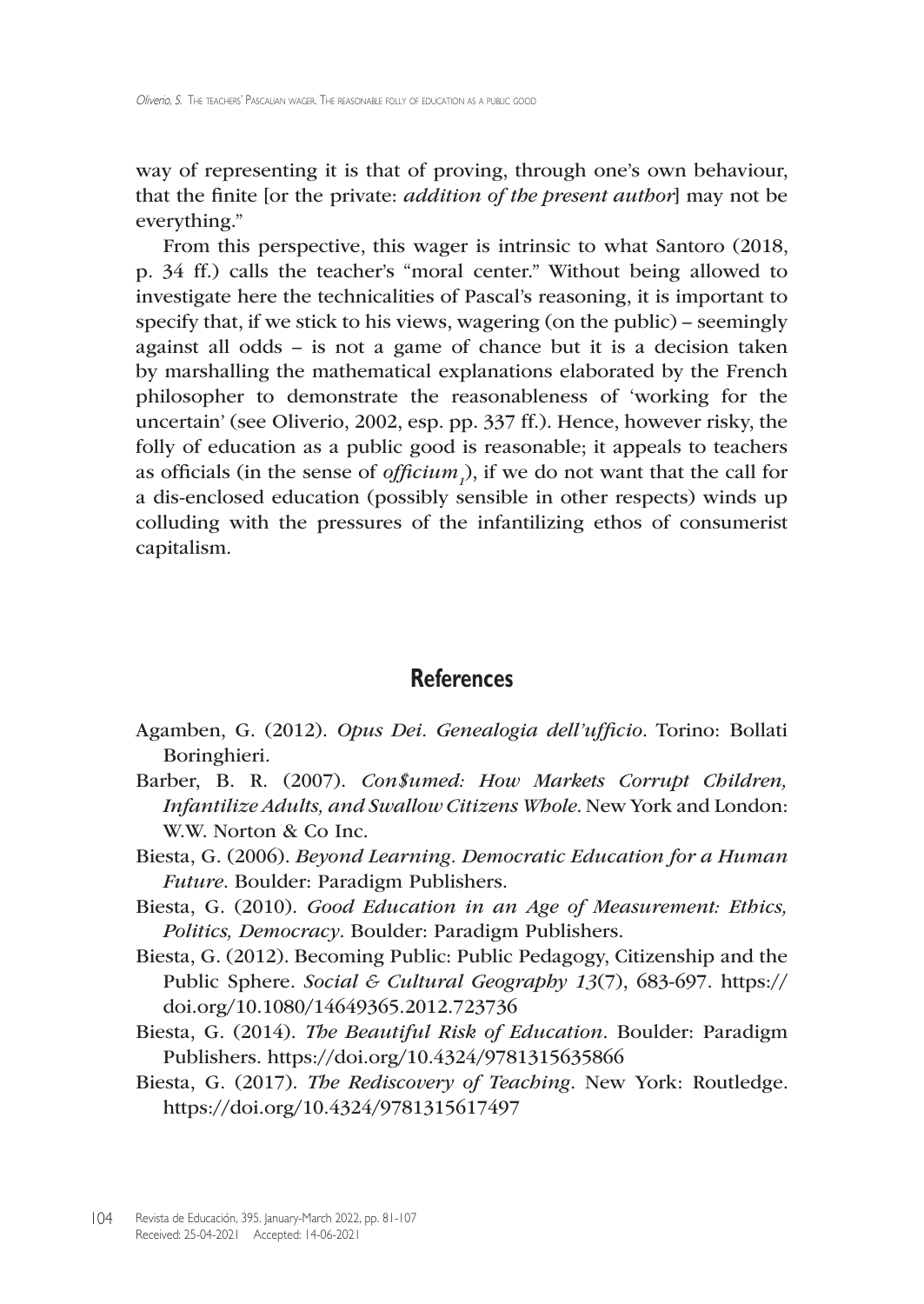- Bobbio, N. (1995). *Stato, governo, società. Frammenti di un dizionario politico*. Torino: Einaudi.
- Boyle, J. (2003). The Second Enclosure Movement and the Construction of the Public Domain. *Law and Contemporary Problems 66*(33), 33- 74.<https://doi.org/10.2139/ssrn.470983>
- Cacciari, P. (ed.) (2010). *La società dei beni comuni. Una rassegna*. Roma: Ediesse.
- Cassano, F. (2004). *Homo civicus. La ragionevole follia dei beni comuni*. Bari: Dedalo.
- Coccoli, L. (2019). Ieri, oggi, domain: i beni comuni tra passato e futuro. In L. Coccoli (ed.), *Omnia sunt Communia. Il dibattito internazionale su commons e beni comuni*. Firenze: goWare.
- Dardot, P., & Laval, Ch. (2019). *Common: On Revolution in the 21st Century*. London: Bloomsbury.
- Dewey, J. (1969-1991). *The Collected Works of John Dewey (1882-1953)*. Edited by J.A. Boydston. 37 volumes. Carbondale: Southern Illinois University Press.
- Frankfurt, H. G. (1971). Freedom of Will and the Concept of a Person. *Journal of Philosophy 68*, 5-20. <https://doi.org/10.2307/2024717>
- Goldmann, L. (2013). *The Hidden God. A Study of Tragic Vision in the*  Pensées *of Pascal and the Tragedies of Racine*. New York and London: Routledge.<https://doi.org/10.4324/9780203431696>
- Higgins, Ch. (2018). The Public and Private in Education. In P. Smeyers (ed.), *Springer International Handbook of Philosophy of Education* (pp. 801-819). Berlin-New York: Springer.<https://doi.org/10.1007/978>- 3-319-72761-5\_58
- Honneth, A. (1998). Democracy as Reflexive Cooperation: John Dewey and the Theory of Democracy Today. *Political Theory 26*(6), 763-783. <https://doi.org/10.1177/0090591798026006001>
- Honneth, A. (2012). Erziehung und demokratische Öffentlichkeit. Ein vernachlässigtes Kapitel der politischen Philosophie. *Zeitschrift für Erziehungswissenschaft 15*, 429-442. <https://doi.org/10.1007/s11618>- 012-0285-9
- Hirschman, A.O. (2002). *Shifting Involvements: Private Interest and Public Action*. Princeton, N.J.: Princeton University Press. Kindle edition. <https://doi.org/10.1515/9781400828265>

Marquand, D. (2004). *Decline of the Public*. Malden, MA: Polity Press.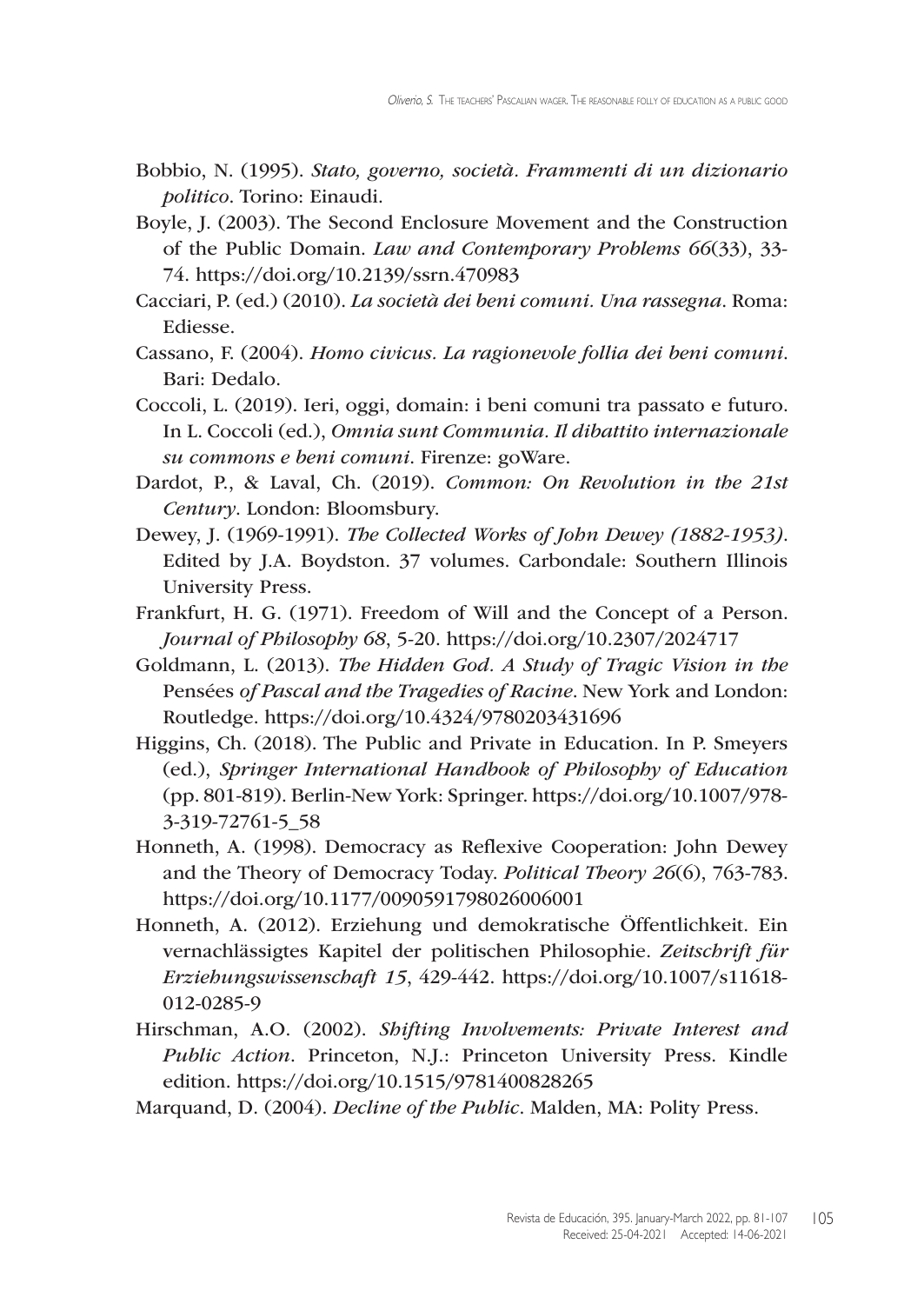- Masschelein, J. (2001). The Discourse of the Learning Society and the Loss of Childhood. *Journal of Philosophy of Education 35*(1), 1-20. <https://doi.org/10.1111/1467-9752.00206>
- Masschelein, J., & Simons, M. (2013). *In Defense of the School. A Public Issue*. Leuven: E-ducation, Culture & Society Publishers.
- Mattei, U. (2012). *Beni comuni. Un manifesto.* Roma-Bari: Laterza.
- McClintock R. (1971). Toward a Place for Study in a World of Instruction. *Teachers College Record 73*(2), 161-205.
- McClintock, R. (2012). *Enough. A Pedagogic Speculation*. New York: The Reflective Commons.
- Meirieu, Ph. (2008). « Le maître, serviteur public » Sur quoi fonder l'autorité des enseignants dans nos sociétés démocratiques ? Conference held within the framework of the Summer School of Rosa Sensat, University of Barcelona, July 2008, retrievable at [http://meirieu.com/ARTICLES/](http://meirieu.com/ARTICLES/maitre_serviteur_public.htm) [maitre\\_serviteur\\_public.htm](http://meirieu.com/ARTICLES/maitre_serviteur_public.htm), access October 3rd 2021.
- Oliverio, S. (2002). Condannati alla scommessa. In Giuseppe Imbucci (ed.), *Mercato ed etica del gioco pubblico* (pp. 333-344). Venezia: Marsilio.
- Oliverio, S. (2014). The Democratic Public to Be Brought into Existence and Education as Secularization. *Education & Culture, 30*(2), 5-20. <https://doi.org/10.1353/eac.2014.0016>
- Oliverio, S. (2018). *La filosofia dell'educazione come "termine medio"*. Lecce-Brescia: Pensa Multimedia.
- Ostrom, E. (1990). *Governing the Commons: The Evolution of Institutions for Collective Action*. Cambridge: Cambridge University Press. [https://](https://doi.org/10.1017/CBO9780511807763) [doi.org/10.1017/CBO9780511807763](https://doi.org/10.1017/CBO9780511807763)
- Pennacchi, L. (2012). *Filosofia dei beni comuni. Crisi e primato della sfera pubblica*. Roma: Donzelli. Kindle edition.
- Polanyi, K. (2002). *The Great Transformation. The Political and Economic Origins of Our Time*. Boston: Beacon.
- Sahlberg, P. (2016). The Global Educational Reform Movement and Its Impact on Schooling. In K. Mundy, A. Green, B. Lingard, & A Verger (eds.), *The Handbook of Global Education Policy* (pp. 128-144), Oxford: Wiley & Sons.<https://doi.org/10.1002/9781118468005.ch7>
- Santoro, D. A. (2018). *Demoralized: Why Teachers Leave the Profession They Love and How They Can* [Stay.Cambridge,](Stay.Cambridge) MA: Harvard Education Press.